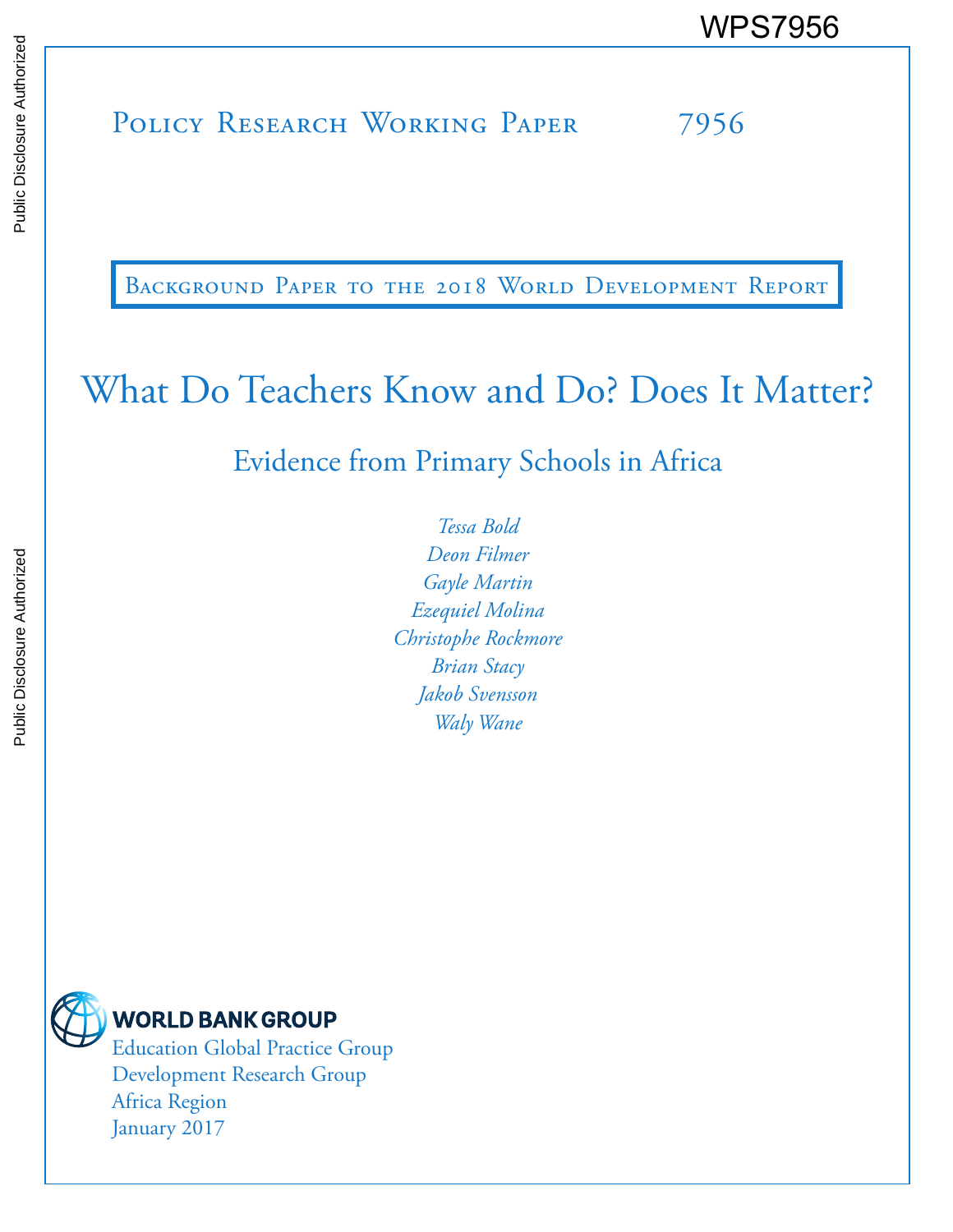### **Abstract**

School enrollment has universally increased over the past 25 years in low-income countries. However, enrolling in school does not guarantee that children learn. A large share of children in low-income countries learn little, and they complete their primary education lacking even basic reading, writing, and arithmetic skills—the so-called "learning crisis." This paper uses data from nationally representative surveys from seven Sub-Saharan African countries, representing close to 40 percent of the region's total population, to investigate possible answers to this policy failure by quantifying teacher effort, knowledge, and skills. Averaging across countries, the paper finds that students receive two hours and fifty minutes of teaching per day—or just over half the scheduled

time. In addition, large shares of teachers do not master the curricula of the students they are teaching; basic pedagogical knowledge is low; and the use of good teaching practices is rare. Exploiting within-student, within-teacher variation, the analysis finds significant and large positive effects of teacher content and pedagogical knowledge on student achievement. These findings point to an urgent need for improvements in education service delivery in Sub-Saharan Africa. They also provide a lens through which the growing experimental and quasi-experimental literature on education in low-income countries can be interpreted and understood, and point to important gaps in knowledge, with implications for future research and policy design.

*The Policy Research Working Paper Series disseminates the findings of work in progress to encourage the exchange of ideas about development*  issues. An objective of the series is to get the findings out quickly, even if the presentations are less than fully polished. The papers carry the *names of the authors and should be cited accordingly. The findings, interpretations, and conclusions expressed in this paper are entirely those of the authors. They do not necessarily represent the views of the International Bank for Reconstruction and Development/World Bank and its affiliated organizations, or those of the Executive Directors of the World Bank or the governments they represent.*

This paper—prepared as a background paper to the World Bank's *World Development Report 2015: Realizing the Promise of Education for Development*—is a product of the Education Global Practice Group, the Development Research Group, and the Africa Region. It is part of a larger effort by the World Bank to provide open access to its research and make a contribution to development policy discussions around the world. Policy Research Working Papers are also posted on the Web at http://econ.worldbank.org. The authors may be contacted at tessa.bold@iies.su.se.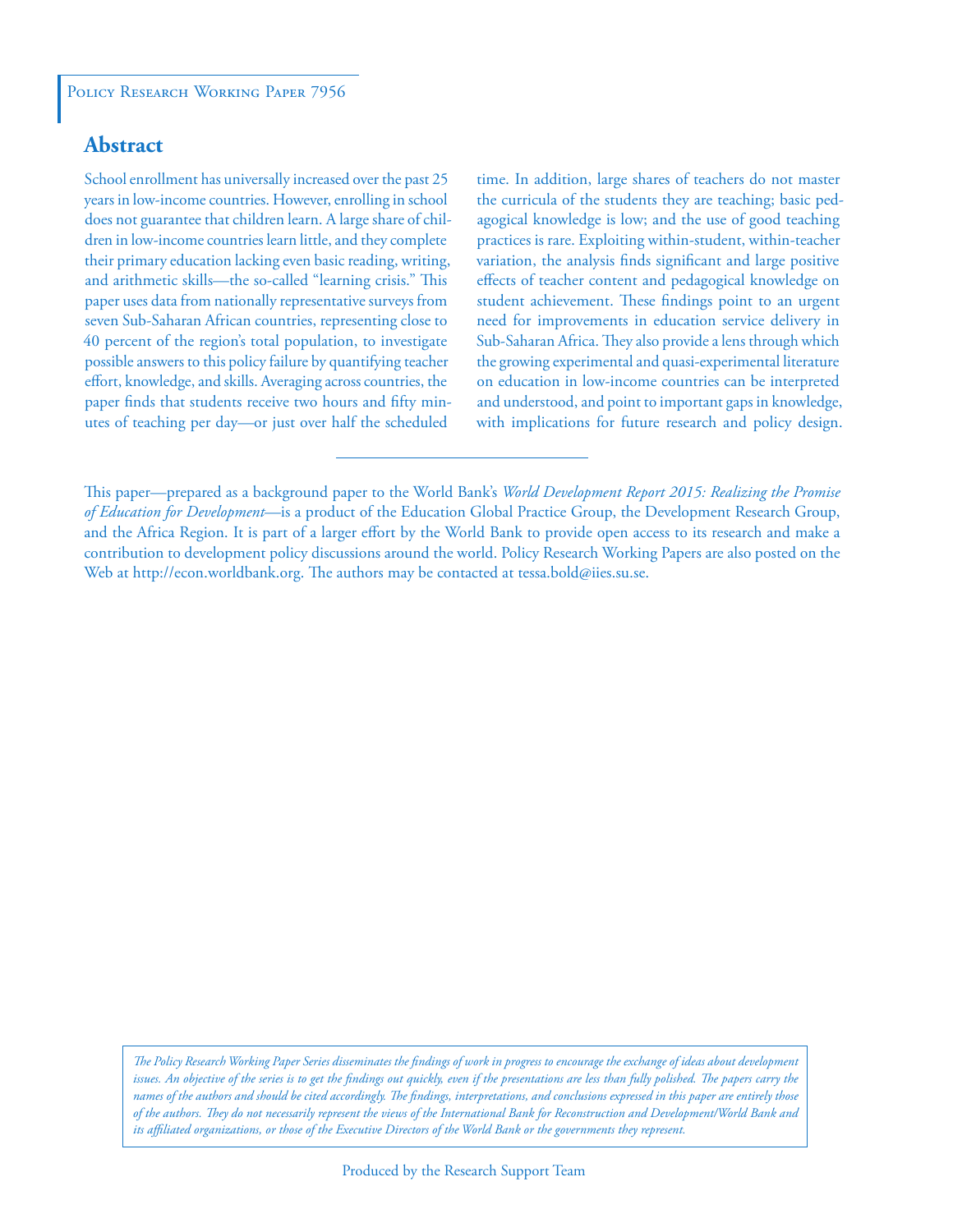# What Do Teachers Know and Do? Does It Matter? Evidence from Primary Schools in Africa

Tessa Bold<sup>a</sup>, Deon Filmer<sup>b</sup>, Gayle Martin<sup>c</sup>, Ezequiel Molina<sup>d</sup>, Christophe Rockmore<sup>e</sup>, Brian Stacy<sup>f</sup>, Jakob Svensson<sup>g</sup>, and Waly Wane<sup>h</sup>

**JEL Classification: I20**; O15; H52

**Keywords:** Education; Teacher Absenteeism; Teacher Performance; Education Policy and Planning; Public Service Delivery

 Acknowledgements: The authors gratefully acknowledge financial support from The William and Flora Hewlett Foundation and the World Bank, and the partnership with the African Economic Research Consortium. We want to thank, without implicating, Luis Benveniste, David Evans, Owen Ozier and Ritva Reinikka for comments on an earlier draft of this paper. We would also like to thank a number of people who have contributed to the development of the instruments and the implementation of the SDI surveys, in particular Raihona Atakhodjayeva, Mwangi S. Kimenyi, Shireen Mahdi, Owen Ozier, Obert Pimhidzai, and Jud Shearer along with numerous collaborators in each of the countries in which SDI surveys have been implemented. Serena Cocciolo provided excellent research assistance to this analysis. We would especially like to thank Ritva Reinikka without whose tireless support over many years this work would not have been possible. (a) Corresponding author, IIES, Stockholm University, Email: tessa.bold@iies.su.se; (b) The World Bank; (c) The World Bank; (d) The World Bank; (e) The World Bank; (f) Economic Research Services, US Department of Agriculture; (g) IIES, Stockholm University; (h) The World Bank.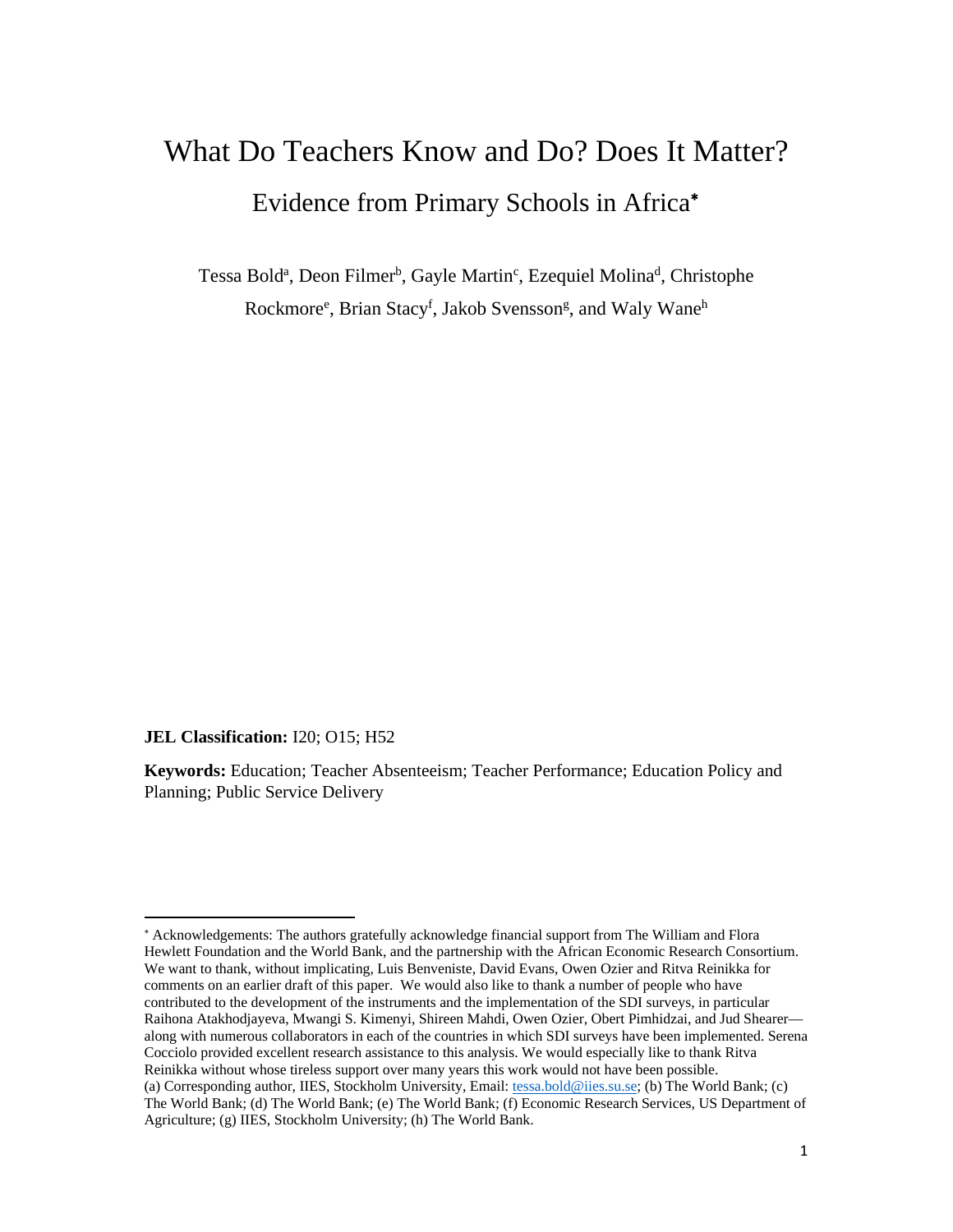#### **1. Introduction**

An educated workforce is necessary for a high national standard of living. Increasing the human capital of the poor is likely one of the most effective ways to reduce poverty and increase upward economic mobility.

Over the last 25 years, school enrollment, at all levels, has increased universally, and most children in low- and middle-income countries now complete primary school. Enrolling in school, however, does not guarantee that children acquire the competencies set out in the official curriculum. In fact, a large share of children in low-income countries complete their primary education lacking even basic reading, writing, and arithmetic skills. For example, when Grade 6 students in 15 Southern and Eastern African countries were tested in 2007 as part of the Southern and Eastern Africa Consortium for Monitoring Education Quality (SACMEQ) regional assessment exercise, less than 50 percent scored beyond the level of "reading for meaning," and less than 40 percent scored beyond "basic numeracy" (Hungi et al. 2010). Among sixth-grade students who were tested as a part of the CONFEMEN Programme for the Analysis of Education Systems (PASEC) regional assessment in 10 Francophone countries in Western and Central Africa in 2015, less than 45 percent surpassed the competency level in reading or mathematics deemed "sufficient" to successfully continue their schooling (Malpel et al 2016). UNESCO has dubbed this failure the "global learning crisis" (UNESCO 2013).

A growing body of evidence suggests that teacher quality, broadly defined, is a key determinant of student learning.<sup>1</sup> Little is known, however, about what specific dimensions of teacher quality matter and even less about how teachers perform along these dimensions – facts we argue are crucial in order to guide both research and policy design.

This paper reports on an ongoing research program intended to help fill this void. Using data derived from direct observations, unannounced visits, and tests, from primary schools in seven Sub-Saharan African countries—Kenya, Nigeria, Mozambique, Senegal, Tanzania, Togo, and Uganda—which together represent close to 40 percent of the region's total population, we answer four questions: (1) How much time do teachers actually spend teaching? (2) Do teachers have the relevant subject content knowledge to teach basic and higher-order language and mathematics skills? (3) Do teachers have the pedagogical knowledge and skills

<sup>&</sup>lt;sup>1</sup> See for example Rockoff (2004); Rivkin et al. (2005); Aaronson et al. (2007); Metzler and Woessmann (2012); Chetty et al. (2014); and Das and Bau (2016) for evidence based on quasi-experimental data. These findings are supported by a growing experimental literature reviewed in, for example, Kremer, Brannen, and Glennerster (2013); Glewwe and Muralidharan (2015); Bruns, Filmer and Patrinos (2014) and Evans and Popova (2016), showing that traditional educational inputs have little impact on test scores but incentivizing teacher effort and supporting specific aspects of pedagogy do.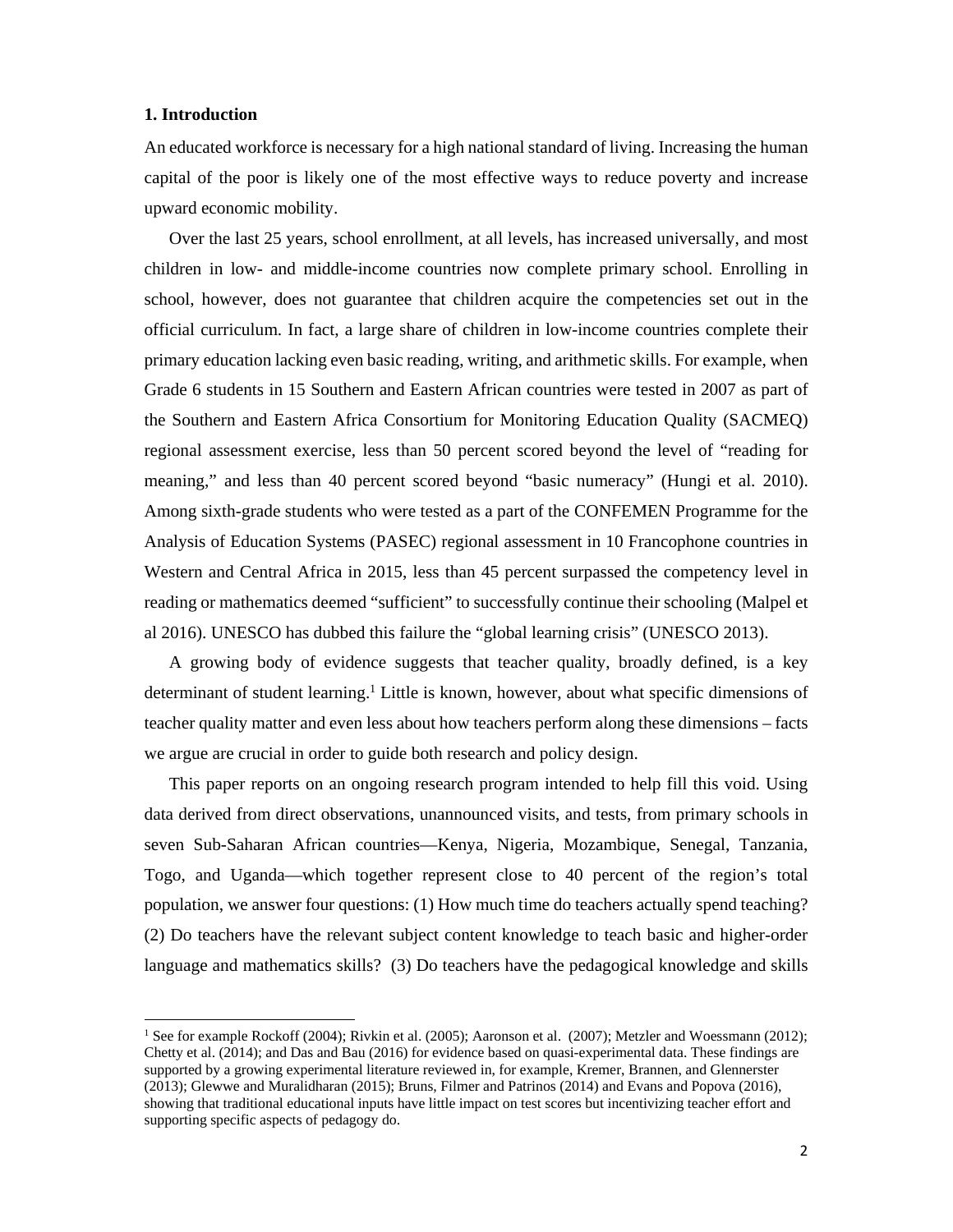to transfer what they know to students? (4) To what extent does teacher content and pedagogical knowledge matter?

Averaging across countries, we find that students receive about two hours and fifty minutes of teaching per day—or just over half the scheduled time. This is largely because teachers, even when in school, are not teaching. Furthermore, teachers' subject knowledge is strikingly low. Only about one in ten fourth-grade teachers master their students' language curriculum, and about a quarter of the teachers fail simple tasks (such as subtracting two-digit numbers for math teachers, or choosing the correct pronoun or conjunction to complete a sentence for language teachers). With regard to pedagogy, few teachers are able to assess children's abilities and evaluate their students' progress, and few exhibit practices that are typically associated with good teaching (e.g. regularly checking for students' understanding and giving feedback).

Exploiting the linked student-teacher data across countries, and within-teacher withinstudent variation, we find significant, and importantly large, positive effects of teacher content and pedagogical knowledge on student achievement.

Our findings have two main sets of implications: the first are for education systems and education policy reform; the second are for the experimental and quasi-experimental research agenda on ways to improve education quality. On the former, rapid expansions in school enrollment in developing countries have put substantial pressure on education systems' ability to provide quality education—and rapid hiring of teachers to limit student–teacher ratios may have contributed to our findings of underprepared teachers. At the same time, the high rates of teacher absenteeism from school, as well as absenteeism from the classroom while at school, point to systemic governance, accountability, and management issues. The magnitude of the problem highlighted here suggests that there is an urgent need to tackle these underlying causes of poor service delivery. Failure to do so not only represents a waste of the considerable resources that countries spend on education, but more importantly, condemns generations of students to subpar education and consequently diminished opportunities in life. The findings also suggest care in further system expansions (such as at the preschool or secondary school levels) to ensure that the same patterns are not repeated.

Our findings also provide a quantitative lens through which the growing experimental and quasi-experimental literature on education can be interpreted and understood. Over the last 15 years, more than 200 randomized controlled trials have been conducted in the area of education (Evans and Popova 2016). However, the literature has yet to converge to a consensus among researchers about the most effective ways to increase the quality of primary education, as recent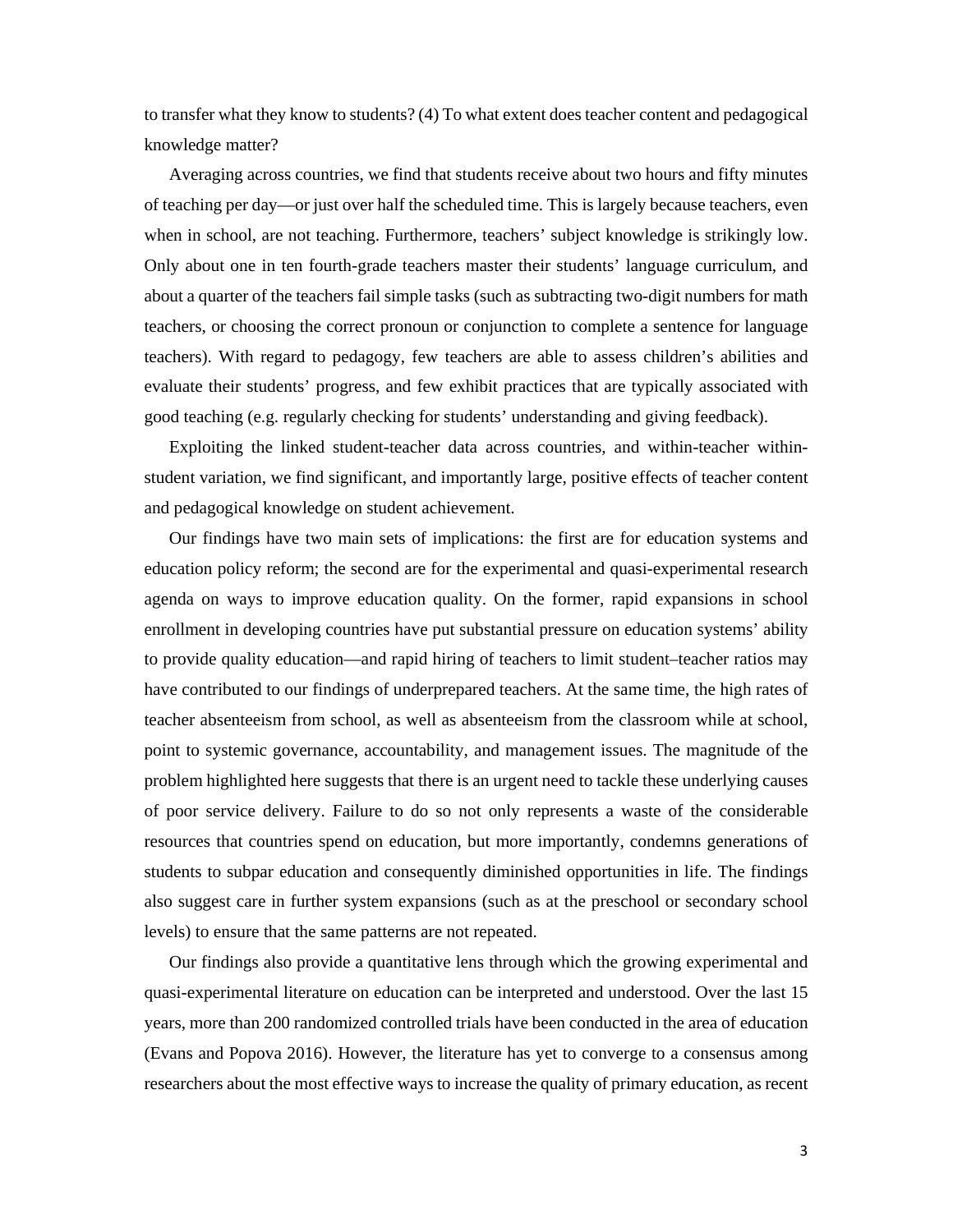systematic reviews demonstrate.<sup>1</sup> In particular, our findings help in understanding both the effect sizes of interventions shown to raise students' test scores, and the reasons why some well-intentioned policy experiments have not significantly impacted learning outcomes. At the core is the interdependence between teacher effort, ability, and skills in generating high quality education. For example, interventions that focus on increasing one component—say, low teacher effort—may not have as high an impact as expected if teachers' knowledge of the subject they teach is too low. For the same reason, formal teacher education and training do not explain much of the variation in test scores across students in our data, even though their subject and pedagogical knowledge are superior, because those with more formal training tend to teach less.

Most importantly, we argue that the stylized facts presented here can help guide the next generation of policy experiments and reforms. For example, we document substantial shortcomings in teacher knowledge and skills, and show, using quasi-experimental variation, that teacher subject knowledge and teacher pedagogy knowledge and skills are important determinants of student test scores. As of yet, however, we know relatively little about effective ways to raise these aspects of teacher competencies.

We proceed by first providing a brief background of the research program (Service Delivery Indicators) followed by a short description of measured student learning in the seven countries surveyed (sections 2 and 3). The subsequent three sections (4, 5, and 6) aim to answer the main questions outlined above: How much do teachers teach? What do teachers know? How well do teachers teach? Sections 7 and 8 exploit the data to account for the variation in teacher effort, knowledge, and skills across schools, and to account for and explain the variation in student learning. Section 9 compares teachers in public and private schools. Finally, in a concluding

<sup>&</sup>lt;sup>1</sup> Kremer, Brannen, and Glennerster (2013), drawing on a set of RCT studies, argue that interventions that match teaching to student learning levels, contract teachers, and interventions improving access to schooling are the most effective. Krishnaratne, White, and Carpenter (2013) – a meta-analysis of 69 RCT and quasi-experimental studies – argue that the most compelling evidence of what works is computer-assisted learning tools. McEwan (2014) – a meta-analysis of 77 RCT – finds the largest effects for interventions involving computer-assisted learning. Murnane and Ganimian (2014) – a narrative review drawing on 115 RCT and quasi-experimental studies – conclude that the strongest evidence (unconditionally) of impact comes from studies providing information about school quality and returns to schooling. Conn (2014) – a meta-analysis based on 56 studies conducted in Sub-Saharan Africa – finds that pedagogical interventions (changes in instructional techniques) have the highest effect size on achievement outcomes, and Glewwe and Muralidharan (2015) – employing a voting counting approach based on 118 studies (of which 80 RCTs) – conclude that teaching at the right level (remedial programs), and teacher performance and accountability interventions are the most promising. Evans and Popova (2015) provide a review of these reviews to assess which findings are consistent, and which divergent, across these studies and conclude that there are three areas where interventions tend to be most consistently impactful: pedagogical interventions (including computer-assisted learning) that tailor teaching to student skills; repeated teacher training interventions, often linked to another pedagogical intervention; and improving accountability through contracts or performance incentives, at least in certain contexts.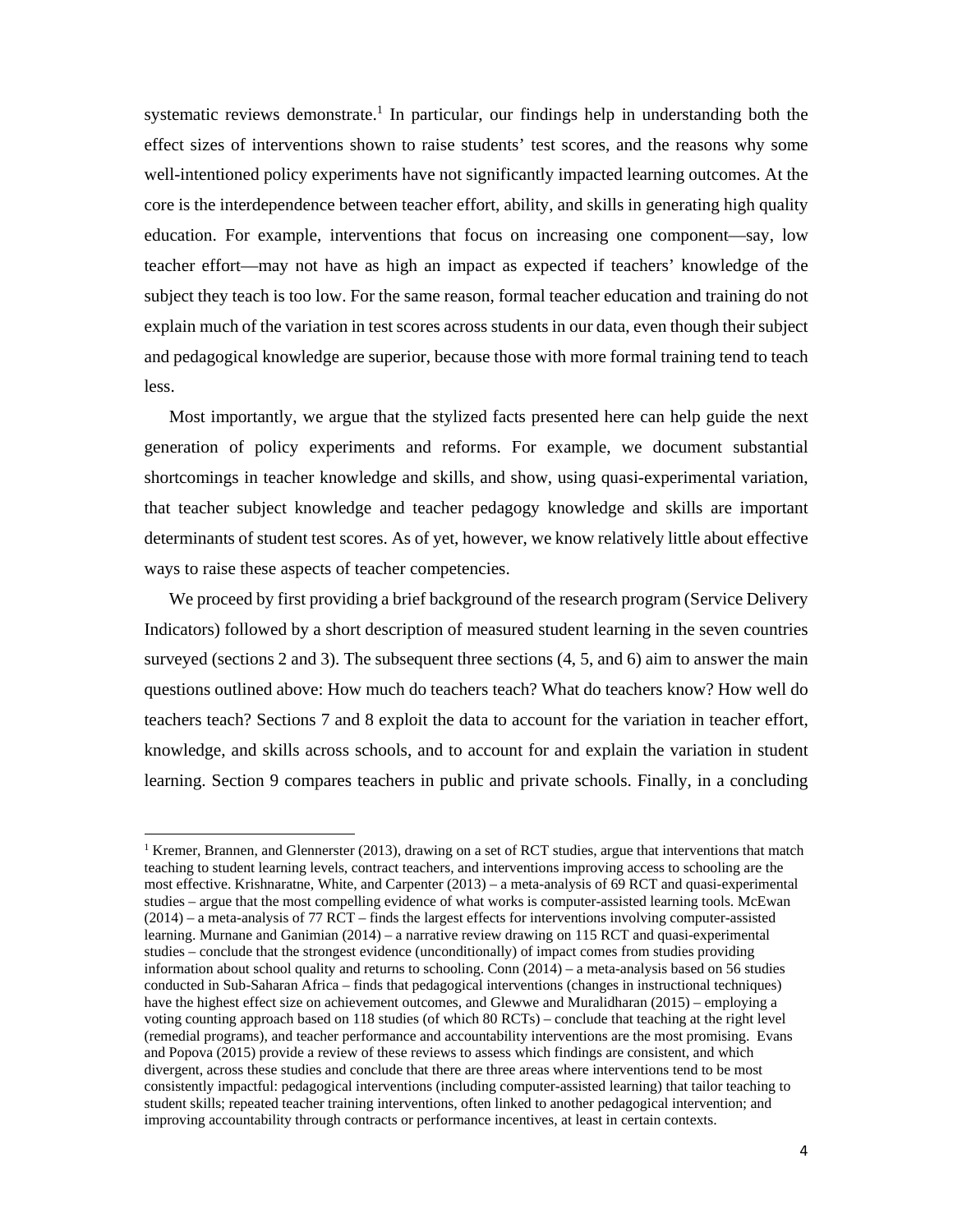section, we briefly discuss implications for policy and research. There, we highlight the scale of the problems facing policy makers and other stakeholders, discuss how the findings can help improve our understanding of the growing experimental literature on education in developing countries, and point to avenues for future research.

#### **2. Measuring teacher effort, knowledge, and skills: The Service Delivery Indicators**

The Service Delivery Indicators (SDI)—an ongoing Africa-wide program with the aim of collecting informative and standardized measures of what primary teachers know, what they do, and what they have to work with—grew out of concern about poor learning outcomes observed in various student tests as well as evident shortcomings in fast-expanding systems of education. This policy failure is evident throughout the education service delivery chain, but it is most clearly (and perhaps most damagingly) manifested at the school level.

The delivery of education in many low-income countries is characterized by centralized, but typically weak, state control and often low-capacity, locally governed institutions for education provision. At the same time, the institutional incentives for performance are largely missing, with both career progression and financial rewards delinked from performance. Hiring, salaries, and promotions are largely determined by teachers' seniority and initial educational qualifications, and are unrelated to effort or performance. In most settings, parents have little influence on how teachers are hired or schools are managed, and the various state and local authorities provide limited technical support or supervision.

Teacher salaries account for the largest single item in education expenditure, in countries at all income levels. In Sub-Saharan Africa, salaries for teachers and education officials account for more than 70 percent of the expenditure in education (UIS/ISU 2013) and approximately 12 percent of total government expenditure. Teachers in Sub-Saharan African countries earn on the order of 4 times average GDP per capita (UIS 2011) whereas in high-income countries the ratio is closer to 1.5 (Bruns and Luque 2014).

In Africa, the public sector is the dominant actor in primary education. However, while public spending on education has increased in the last decade, so has the number of private schools. Recent data suggest that private schools—both informal and formal—account for around 20 percent of total primary school enrollment in low-income countries (Baum et al. 2014).

The SDI program has to date been implemented in Tanzania and Senegal in 2010 (Bold et al, 2011), Kenya (2012), Mozambique (2014), Nigeria (2013), Tanzania (2010, 2014), Togo (2013), and Uganda (2013), bringing the total to eight surveys in seven countries. The surveys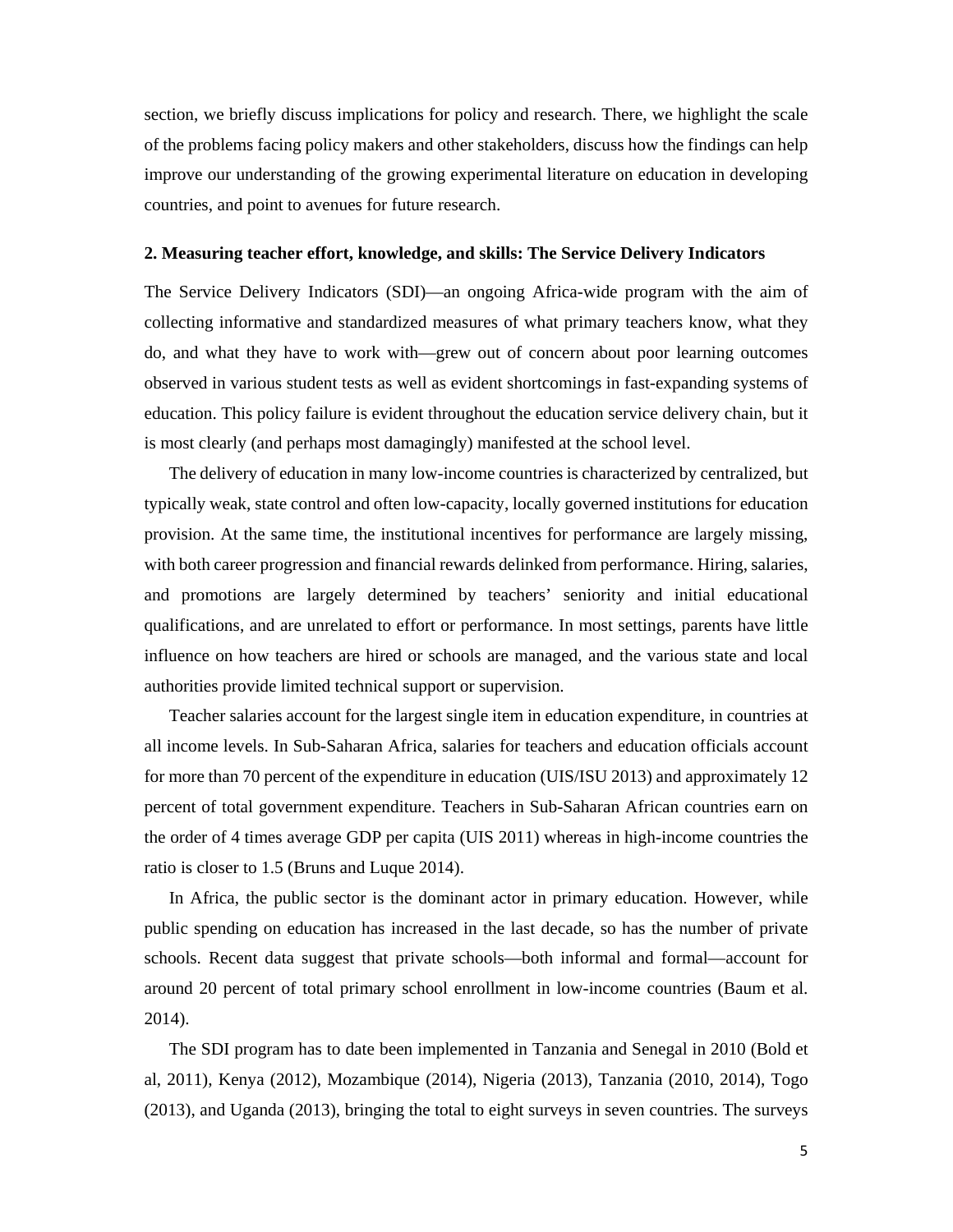were national in scope, with the exception of Nigeria, where surveys representative at the state level were implemented in four states (Anambra, Bauchi, Ekiti, and Niger).

Representative surveys of between 150 and 760 schools were implemented in each country or Nigerian state using a multistage, cluster-sampling design. Primary schools with at least one fourth-grade class formed the sampling frame. The samples were designed to provide representative estimates for teacher effort, knowledge, and skills in public primary schools, broken down by urban and rural location. For five of the six non-pilot surveys, representative data were also collected for private primary schools. Across the eight surveys, the SDI collected data on 2,600 schools, over 21,000 teachers and 24,000 students in Sub-Saharan Africa.2

The surveys collected a broad set of school, teacher, and student specific information, with an approach that relies as much as possible on direct observation rather than on respondent reports. Data were collected through visual inspections of fourth-grade classrooms and the school premises, direct physical verification of teacher presence by unannounced visits, and teacher and student tests. We focus here on the data on teacher behavior and knowledge.3

#### **3. The starting point: Learning outcomes in primary schools in Africa**

In the last decade, the major International Association for the Evaluation of Education Achievement (IEA) and OECD testing programs have expanded dramatically, with more than 100 participating countries in at least one of these assessments in 2012 (Hanushek and Woessmann 2015). However, only one Sub-Saharan African country (Botswana) participated in the last IEA mathematics tests at the primary level, and only three countries participated at the secondary level (Botswana, Ghana, and South Africa).4 Average test results at the secondary level for these three countries suggest *average* test scores below the lowest *5th percentile* score in the US. A significant share of students, however, performed worse than chance (based on multiple choice items), suggesting that the tests are potentially unreliable at pinpointing performance at such low levels (TIMSS 2011).

As part of the SDI assessment of teacher behavior and knowledge, fourth-grade students in sampled schools were assessed in basic reading, writing, and arithmetic skills. While other

 $2<sup>2</sup>$  More details on the sample are available in an Appendix available from the authors upon request.

<sup>&</sup>lt;sup>3</sup> More information on SDI can be obtained at www.worldbank.org/sdi.

<sup>4</sup> The Trends in International Mathematics and Science Study (TIMMS) by the International Association for the Evaluation of Education Achievement (IEA) test Grade 4 (primary) and Grade 8 (secondary) students on common elements of primary and secondary school curricula. In Botswana, Grade 6 students were assessed, as it was deemed too difficult for fourth-grade students to take the TIMSS fourth-grade assessment. Similarly, in Botswana and South Africa, ninth-grade students were assessed with the TIMSS eighth-grade assessment. No Sub-Saharan African country participated in the testing program run by OECD (Programme for International Student Assessment, PISA).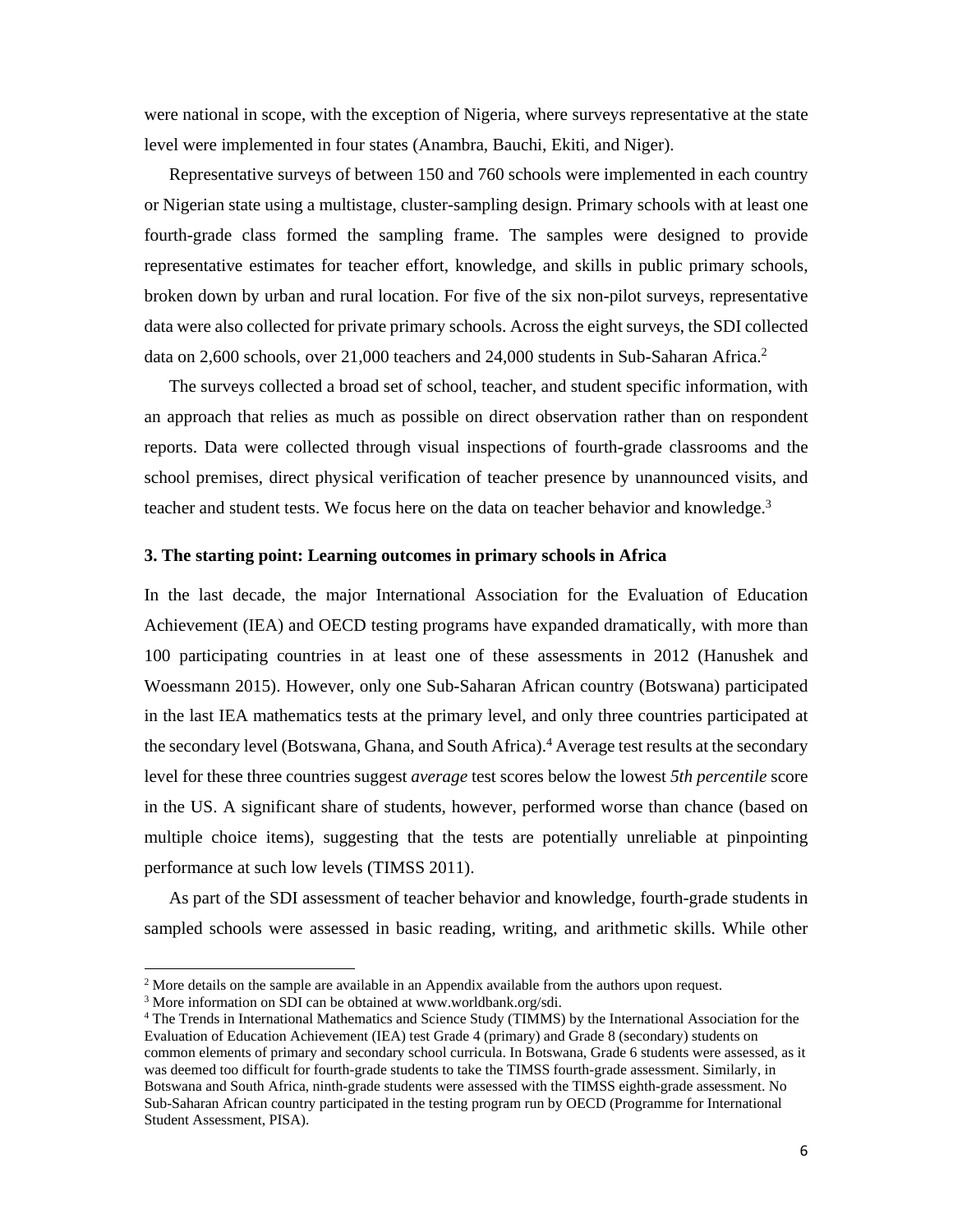testing programs exist in Sub-Saharan Africa, including SACMEQ, PASEC, and Uwezo (which uses volunteers to assess the basic literacy and numeracy of children in a national sample), the main advantage of the SDI assessment is that it is possible to link student achievement to teacher characteristics and observations.

 The SDI student test was designed as a one-on-one evaluation, with enumerators reading instructions aloud to students in their mother tongue. This was done in order to build up a differentiated picture of students' cognitive skills; i.e. oral one-to-one testing allows one to test whether a child can solve a mathematics problem even when his/her reading ability is so low that he/she would not be able to attempt the problem independently. The language test, which evaluated ability in the language of instruction English, French, or Portuguese, ranged from simple tasks that tested letter and word recognition to a more challenging reading comprehension test.<sup>5</sup> The mathematics test ranged in difficulty from recognizing and ordering numbers, to the addition of one- to three-digit numbers, to the subtraction of one- and two-digit numbers, and to the multiplication and division of single-digit numbers. We focus on young students here because cognitive skills are more malleable at this age and because of the mounting evidence on the importance of education investments at young ages.

As evident, after three completed years of primary public schooling, many students still lack even basic literacy and numeracy skills (Table 1 summarizes the findings by listing results for a handful of items covered in the language and mathematics assessment). For example, almost half of the students assessed could not read a simple word, ranging from 79 percent who could not in Portuguese in Mozambique to 18 percent in English in Kenya. A majority of the students (71 percent overall, ranging from 29 to 89 percent) could not read all the words in a basic sentence. Furthermore, the vast majority of students could not read a simple paragraph and infer meaning from it by answering three questions of comprehension (89 percent overall, ranging from 74 to 98 percent).

In mathematics, 12 percent of students could not recognize numbers, and 55 percent could not order numbers ranging from single to triple digits; 24 percent could not add single digits; and 34 percent could not subtract single digits. 44 percent could not add double digits, and 70 percent could not subtract double digits.

While some of the variation in literacy scores across countries is undoubtedly related to variation in students' immersion in the language of assessment across countries, the same caveat

 $<sup>5</sup>$  In Tanzania (2014), a randomly selected half of the students were administered the English version of the test,</sup> and the other half were administered the Swahili version. For consistency in this analysis, we use only the students that were tested in English.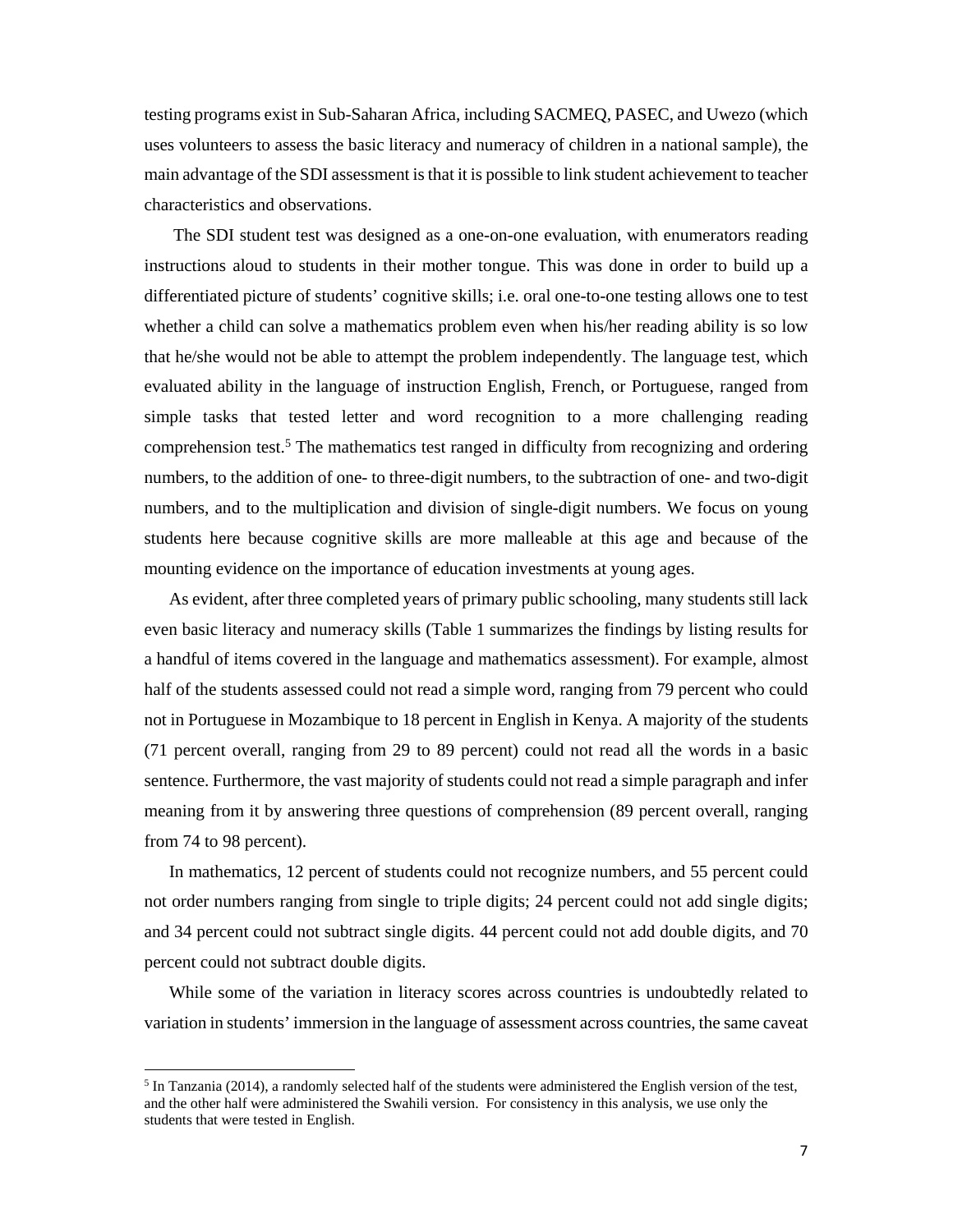does not apply to their numeracy skills. Importantly, it is difficult to argue that such large differences at the country level should be related to differences in students' innate ability rather than to systematic differences in the quality of service delivery, which we explore in the next two sections. This is also borne out by the fact that the coefficient of variation of students' nonverbal reasoning skills, a measure designed to capture differences in innate ability, is one-third of the coefficient of variation of students' math scores when comparing data at the country  $level.<sub>6</sub>$ 

Compared to rural India, where comparable data exist, the results suggest that learning outcomes across Sub-Saharan Africa are lower in language and similar for mathematics. A recent evaluation from India, for example, shows that 38 percent of children in third grade in public schools could not read simple words, and less than 27 percent could master double digit subtraction (ASER 2013).<sup>7</sup>

In the next sections we diagnose three teacher-related factors that underpin these poor learning outcomes: the time spent teaching, teacher knowledge, and teacher practices and behaviors.

#### **4. How much do teachers teach?**

Being present in the classroom is a condition sine qua non for teachers to exert effort at teaching. To measure the time teachers spend teaching, SDI extended the approach in Chaudhury et al. (2006). In each school, during a first announced visit, up to 10 teachers were randomly selected from the teacher roster. At least two teaching days after the initial survey, an unannounced visit was conducted, during which the enumerators were asked to identify whether the selected teachers were in the school, and if so, if they were in class teaching during a time when they were scheduled to be. Both assessments were based on directly observing the teachers and their whereabouts.

Averaging across countries, 44 percent of teachers were absent from class, either because they were absent from school, or because they were in the school, but not in the classroom.<sup>8</sup> In three of the eight surveys, more than half of the teachers were absent from the classroom, and

<sup>6</sup> Details of the non-verbal measure are available in Ozier (2017). More details on this analysis are available in an Appendix available from the authors upon request.

<sup>&</sup>lt;sup>7</sup> For comparison, 92 percent of Grade 3 students in Sweden are deemed to master these basic as well as much more sophisticated number operations (Stockholms Universitet, 2015).

<sup>&</sup>lt;sup>8</sup> Note that we distinguish between (1) absence from school, (2) absence from class conditional on being in school, and (3) absence from class. We often refer to the last of these because it combines the effects of the first two, and captures teacher absenteeism as experienced by the students.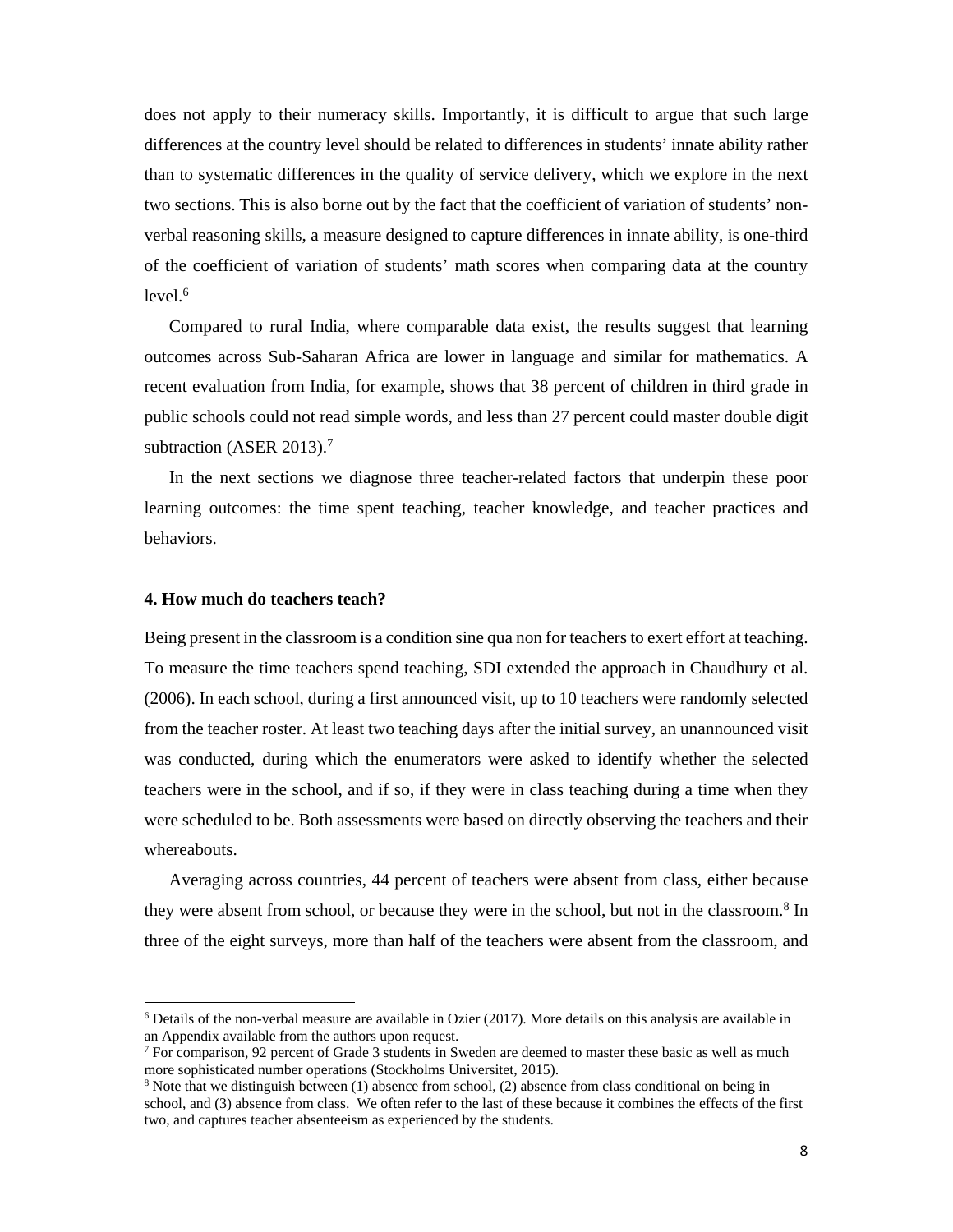only in one country—Nigeria—do we observe average absence below 30 percent. Being absent from school is about as common as being present in the school but absent from class. The rank correlation coefficient between the two measures is less than 0.5 at the country level, making the school absence rate at best a partial measure of teacher effort (Table 2). This is most starkly illustrated in the cases of Kenya and Tanzania (2014), both of which have relatively low school absence rates (15 percent) but relatively high classroom absence rates conditional on being in school (38–39 percent).

When a large share of teachers is not teaching, unsurprisingly, a large share of classrooms will be occupied by only students. Consistent with the absenteeism findings discussed above, we find, averaging across countries, that one-third of the classrooms were "orphaned" classrooms, where students are present but there is no teacher.

Over time in these countries, the absenteeism rates appear remarkably stable. Chaudhury et al. (2006) estimated a school absence rate of 27 percent in Uganda in 2002–03, which compares to our measure of 30 percent in 2013. Similarly, while absence from school fell by a third in Tanzania between 2010 and 2014, this was largely offset by an increase in absence from the classroom conditional on being in school; the net result being a small decline in absence from class between the two surveys.

What do these results imply for the amount of instruction time that students receive? To answer this, the surveys first recorded the scheduled time of a teaching day—after break times—according to school records. Averaged across schools and countries, this comes to 5 hours and 27 minutes. We then multiply this number by the proportion of teachers absent from class. If 10 teachers are supposed to teach 5 hours and 27 minutes per day, yet 4 teachers are absent from either the school or the classroom at any one time, then the scheduled teaching time is reduced to 3 hours and 16 minutes.

Moreover, even when in the classroom, teachers may not necessarily be teaching. We address this by using the results from the classroom observation carried out as a part of the survey – an observation schedule based on recording a minute-by-minute snapshot of what the teacher was doing, for a randomly selected fourth-grade mathematics or language class.9

The percentage of the lesson lost to non-teaching activities varied from 18 percent in Nigeria, the country with the lowest classroom absence rate, to 3 percent in Uganda, the country

<sup>&</sup>lt;sup>9</sup> This approach likely provides an upper bound on the time devoted to teaching. In the two pilot countries, Tanzania and Senegal, data on teacher behavior were collected while observing the teacher both inside and from outside the classroom. We find that time spent teaching when in class is about 30 percent lower in Senegal and about 10 percent lower in Tanzania if the enumerator stands outside the classroom rather than inside.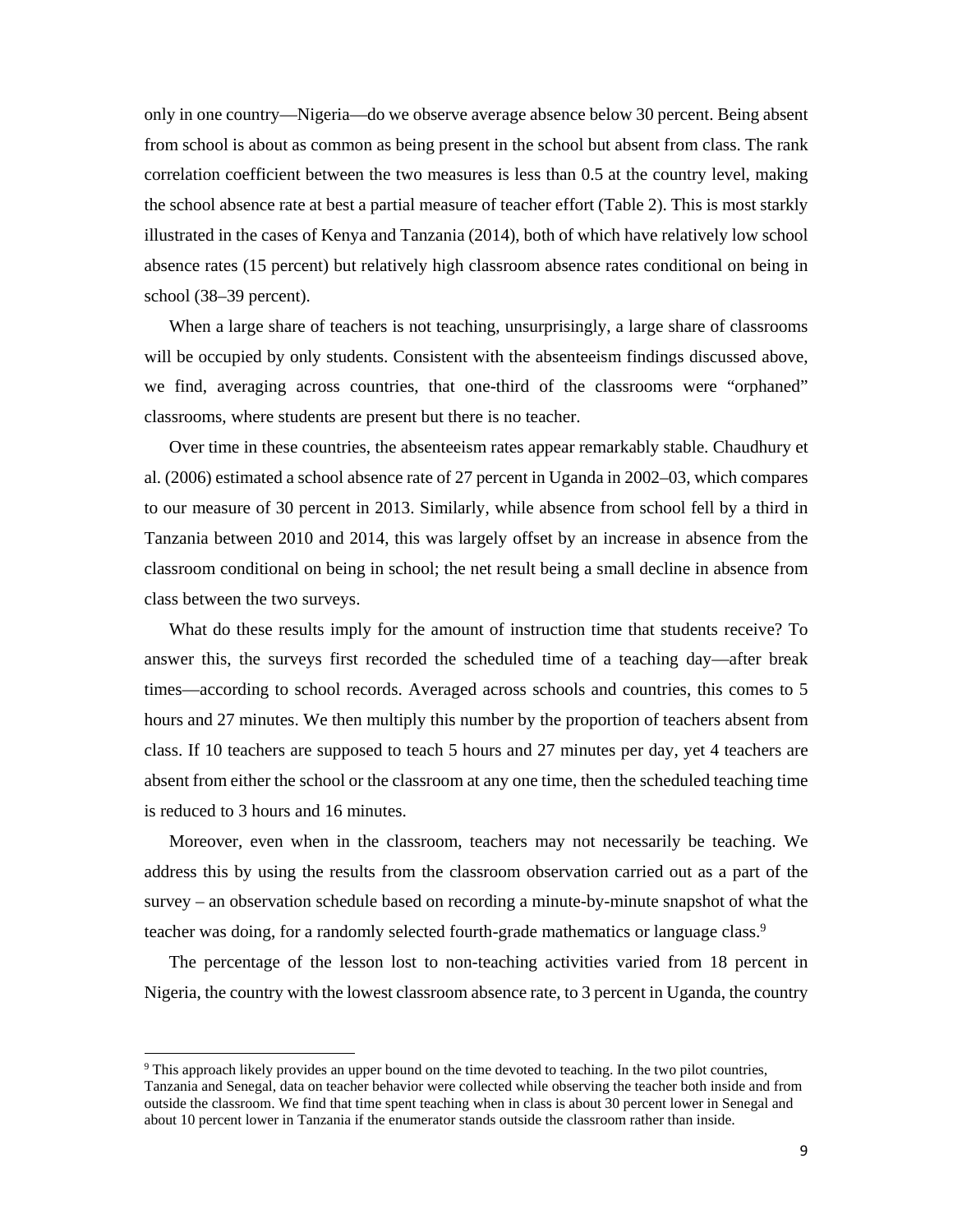with the highest classroom absence rate. We then combine the absence-adjusted teaching time with the proportion of classroom time devoted to actual teaching activities to estimate instruction time as experienced by students.

Students are taught, on average, 2 hours and 49 minutes per day, or roughly half of the scheduled time (Table 2). Estimated instruction time varies from 3 hours and 16 minutes in Tanzania to 1 hour and 43 minutes in Mozambique.10 Only about 10 percent of the schools provide more than 5 hours of teaching per day. About the same share provide no teaching (because none of the 10 randomly selected teachers was found in the classroom). More than a quarter of schools teach less than 2 hours, and half the schools teach less than 3 hours.

#### **5. What do teachers know?**

For teachers to be effective, they must have the knowledge necessary for good teaching. A first necessary requirement is that they exhibit a clear understanding of the subject they teach (subject content knowledge).

To measure the content knowledge of primary school teachers, and specifically those teaching lower primary, all language and mathematics teachers teaching Grade 4 in the current year, or Grade 3 in the previous year, were assessed in each school. On average, 5 teachers were tested in each school.

 Teachers were asked to mark (or "grade") mock student tests in language and in mathematics, based on the fourth-grade curriculum.<sup>11</sup> In contrast to other approaches, where teachers take exams, this method of assessment aimed to assess teachers in a way that was consistent with their normal activities—namely, marking student work—and to recognize teachers as professionals. In the analysis, we only assess the language knowledge of those teachers who teach language, and the mathematics knowledge of those teachers who teach mathematics. Importantly, in interpreting the results one should bear in mind that all questions on the teacher test were based on common items taken from the primary curricula of each country, while 90 percent of teachers tested have secondary or higher education.

<sup>&</sup>lt;sup>10</sup> For comparison, primary schools in the UK schedule on average 4 hours of teaching a day (https://eal.britishcouncil.org/learners/school-life-england), while in Germany the typical teaching time would be 3 hours and 45 minutes (http://www.bildungsxperten.net/wissen/was-ist-die-primarstufe).

 $11$  The subject test was designed by experts in international pedagogy and validated against 13 Sub-Saharan African primary curricula (Botswana, Ethiopia, Gambia, Kenya, Madagascar, Mauritius, Namibia, Nigeria, Rwanda, Seychelles, South Africa, Tanzania, and Uganda). See Johnson, Cunningham and Dowling (2012) for details.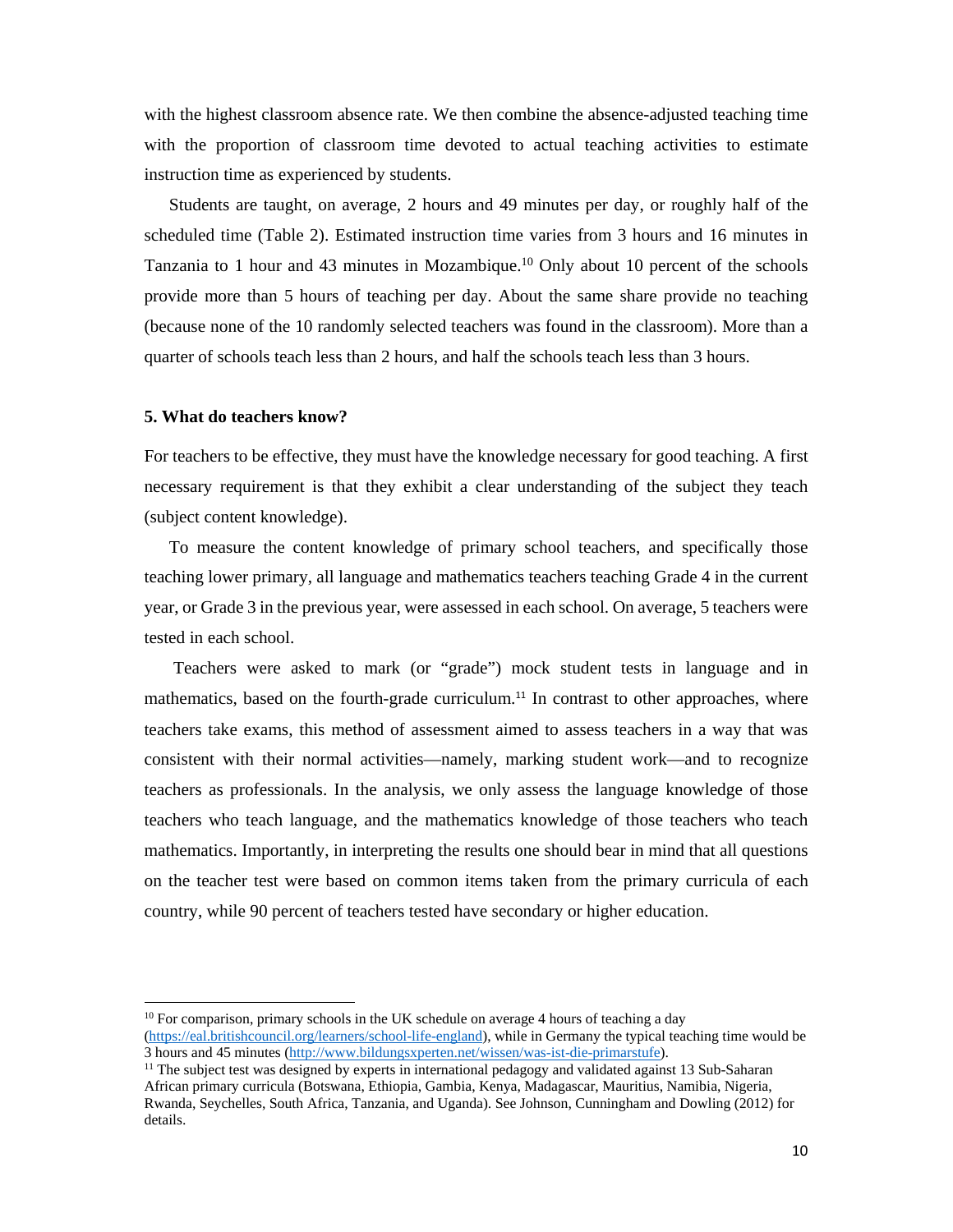We start by assessing whether teachers master their students' curriculum in language. For this, we focus on tasks that were common across the student and the teacher test—specifically, spelling and simple grammar exercises. To allow for some margin of error, we count a teacher as mastering the student curriculum if he or she marked 80 percent or more of the spelling and grammar questions correctly.

Two-thirds of teachers make it over that very low bar, though there is wide variation across countries (Table 3). While over 90 percent of teachers in Kenya and Uganda master the knowledge that their students are supposed to learn, only a quarter of Nigerian teachers do.

Possessing knowledge equivalent to the fourth grade curriculum is, of course, not sufficient to teach language in lower primary, because language teaching is "monolithic." That is to say, teaching a student how to compose even a simple text requires knowledge that goes well beyond the curriculum.

We therefore deem a language teacher in Grade 4 to have minimum subject content knowledge if he or she can confidently correct children's work in such aspects of literacy as reading comprehension, vocabulary, and formal correctness (grammar, spelling, syntax, and punctuation), all of which are competencies a teacher in lower primary would routinely be required to teach. To this end, the language test contained (in addition to the spelling and grammar exercises) Cloze passages to assess vocabulary and reading comprehension, and a letter written to a friend describing the student's school, which the teacher had to mark and correct.12

We formally define "minimum knowledge in language" as marking at least 80 percent of the items on the language test correctly. Only 7 percent of the language teachers meet this minimum subject knowledge, with the level uniformly low across the eight countries: in Kenya, 34 percent of language teachers have minimum subject knowledge, and no teachers in Togo, Mozambique, Tanzania (both in 2010), or Nigeria meet the threshold.<sup>13</sup>

Which areas of language teaching specifically need improvement? First, some teachers are weak in all areas of the curriculum: 14 percent could not spell a simple word ("traffic," for example), and a similar share could not correctly answer a grammar exercise that asked them to identify the option, out of three, that would complete a sentence such as "[ \_\_\_\_\_\_ ] [*Who*, *How much*, *How many*] *oranges do you have?*" Second, most teachers struggled with those

<sup>&</sup>lt;sup>12</sup> Cloze passages are passages that intentionally have missing words to be filled by the respondent.

<sup>&</sup>lt;sup>13</sup> The conclusion that many language teachers have low subject knowledge does not change if one were to drop the requirement to scoring 60% or more on the language portion of the test, or if one defined the indicator over different combinations of items on the language test (further details are in Appendix available from the authors upon request).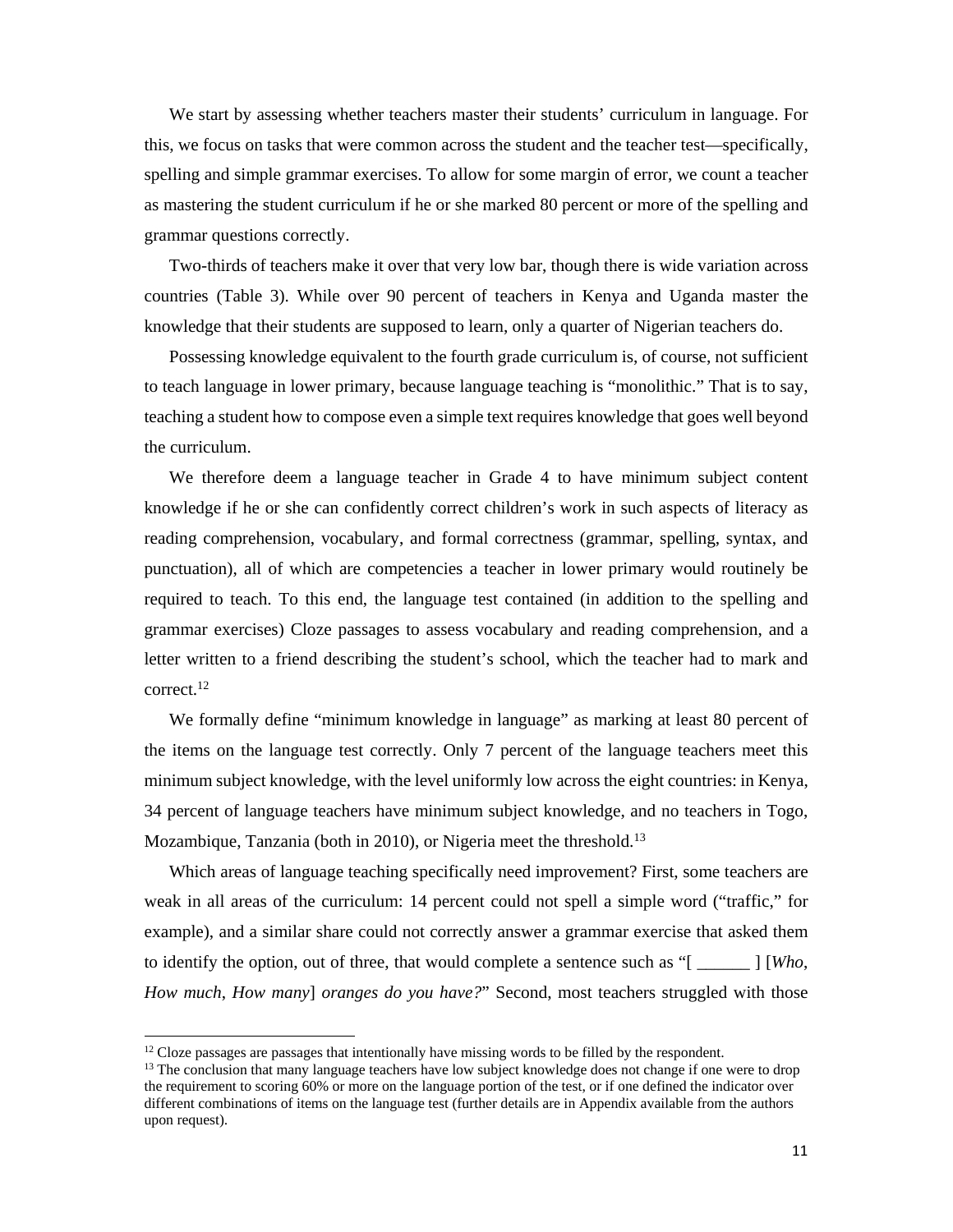tasks that required at least some knowledge beyond the lower primary curriculum to mark. Less than half correctly marked the Cloze passage which included "student" responses such as "*[Where ] do I have to go to the market?*" (the correct answer being "*Why"* or *"When")*. Teachers corrected only a quarter of the spelling, grammar, syntax, and punctuation mistakes in a child's letter that included segments such as "*I went to tell you that my new school is better the oldone I have a lot of thing to tell you about my new school in Dar es Salaam*."

In mathematics, we classify a teacher as having minimum subject content knowledge if he or she can accurately correct children's work in such aspects of numeracy as manipulating numbers using whole number operations. This requirement amounts to correctly scoring 80 percent or more of the questions on the lower primary portion of the mathematics test. In essence, the test thus measures whether the math teacher masters his or her students' curriculum, allowing for a 20 percentage-point margin of error. Fewer than 70 percent of mathematics teachers have minimum knowledge according to this definition (Table 3), although there is again wide variation across countries. In Senegal, 75 percent of mathematics teachers are deemed to have minimum knowledge, but in Nigeria, only half the mathematics teachers meet this standard (Table 3).

Overall, 77 percent of teachers could subtract double digits, but only around 60 percent could do so in Nigeria (Table 4). Similarly, 68 percent of teachers could multiply double digits, but less than 60 percent of math teachers in Mozambique could do this. When it comes to understanding and solving a simple math story problem, half managed to do so, but only about 30 percent gave the correct answer in Togo. One in ten teachers could not answer the simplest question, adding two double digit numbers.

That the two measures of teacher knowledge (i.e. knowing the students' curriculum and minimum knowledge for teaching) coincide for mathematics teaching—but not for language is a consequence of the subject's modular nature. In other words, it is possible, in principle, to teach fourth graders how to divide two numbers without having a deeper knowledge of algebra. As a consequence, the number of teachers considered to master their students' curriculum is very similar for language and mathematics, while there is a large difference in the number of teachers considered to have minimum knowledge for teaching between the two subjects.

Of course, we would expect a competent math teacher to have knowledge beyond that of his or her students, and the mathematics test, therefore, also included questions one would only encounter in upper primary school. Many mathematics teachers struggled with these tasks: only a minority of teachers, and in some countries almost none, could interpret information in a Venn diagram and/or a graph (Table 4 and Table A6). As we will see below, this low competence in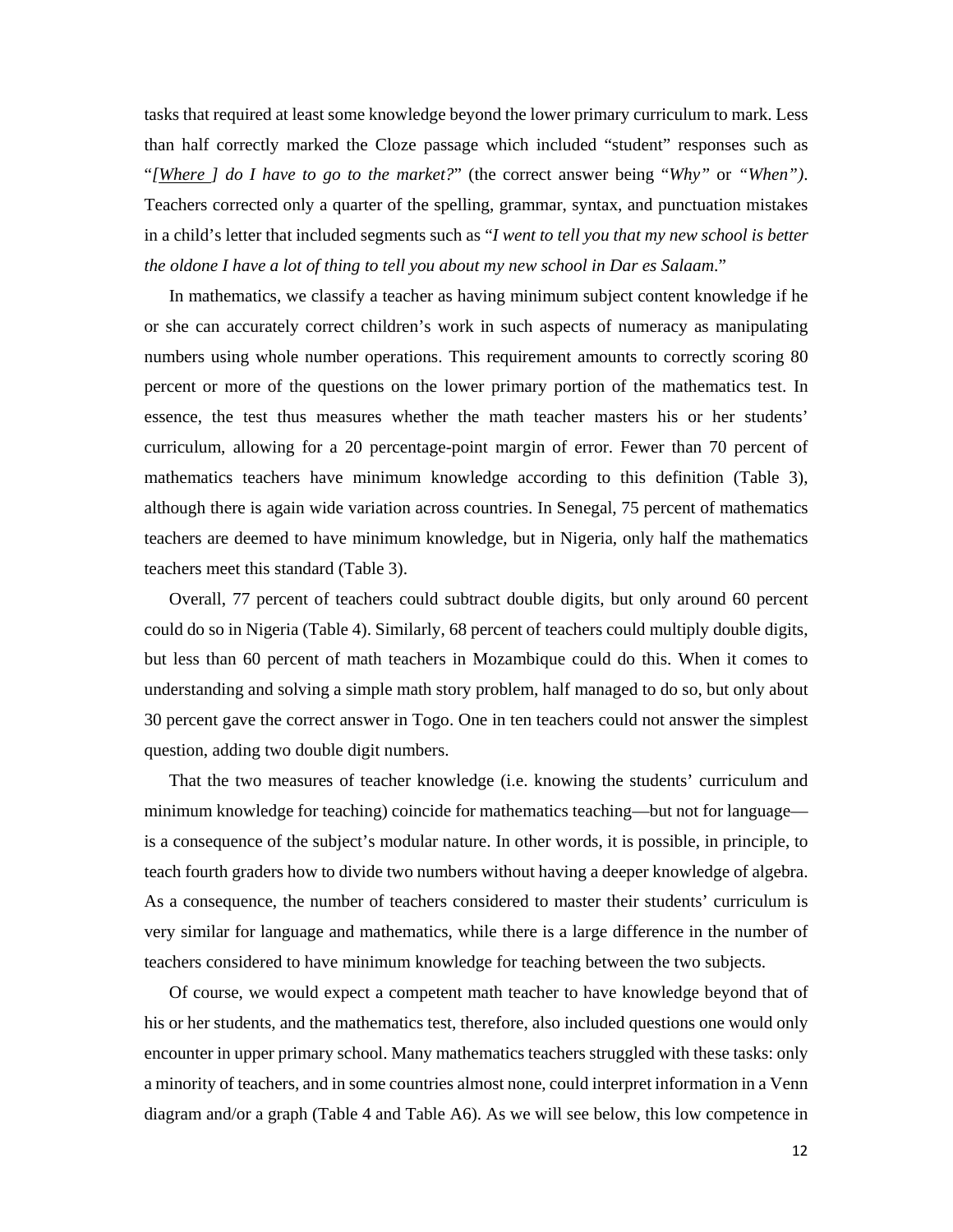interpreting data has implications for teachers' ability to monitor their students' progress. Finally, only a few teachers (14 percent) could solve a more advanced math story problem, and only one-third could solve a logic puzzle.

Comparing student knowledge (Table 1) and teacher content knowledge (Table 4) findings provides a preview to the analysis of student learning results in Section 8. Pooling the data across the seven countries we find, for example, that almost one in three students master subtraction of double digit numbers, but almost one in three teachers do not. Importantly, the large majority of students demonstrating knowledge of double digit subtraction are taught by teachers that also master this task.

#### **6. How well do teachers teach?**

Knowing one's subject is a necessary, but not sufficient, condition for good teaching. Teachers must also know how to translate their subject knowledge into effective pedagogy and then apply this in the classroom. There is broad agreement that for teaching to be effective, lessons must be well-designed and well-structured. Teachers must also know how to assess student capabilities and react appropriately, for example, by asking questions that require various types of responses and by giving feedback on those responses, commonly referred to as knowledge of the context of learning (see Johnson, 2011, Coe, Aloisi, Higgins and Major, 2014, Ko and Sammons, 2013, Mujis et al., 2014, Vieluf et al., 2012).<sup>14</sup>

Related to this, a recent review (Mujis et. al 2014) identifies the following elements as key when it comes to behavior in the classroom: (i) designing and structuring lessons, and in particular, introducing topics and learning outcomes at the start of the lesson and reviewing them at the end; (ii) frequently checking for student understanding by asking questions, and allowing time for students to review and practice what they learned, either individually or in groups; (iii) varying the cognitive level of questions by mixing lower and higher order questions; and (iv) providing substantive feedback to students by acknowledging correct answers in a positive fashion and correcting wrong answers, as skills and practices that are consistently associated with gains in student learning.

We broadly follow the education literature and first measure teachers' pedagogical knowledge; then, we examine how well teachers can assess students and monitor their progress; and finally, we gauge the extent to which teachers use "good practices" in the classroom.

<sup>&</sup>lt;sup>14</sup> The teacher test and the classroom observation were both designed to measure attributes about which there tends to be broad agreement as to the relevance for effective teaching.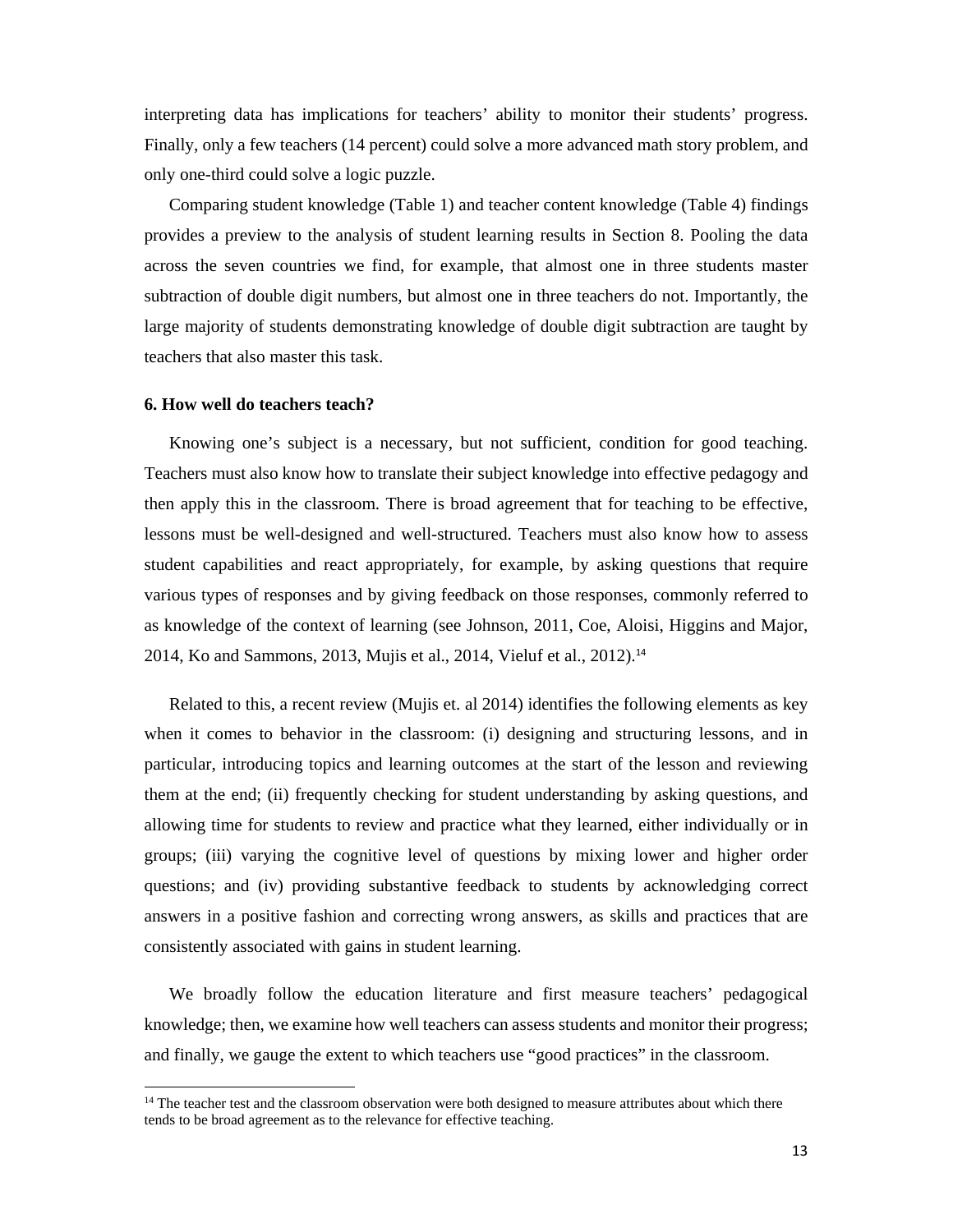To measure general pedagogical knowledge, the survey asked teachers to read and extract information from a factual text (general content knowledge) and to prepare a lesson, including learning aims and outcomes based on their reading (pedagogical content knowledge).15 Both these tasks are consistent with professional tasks normally expected of teachers, and we therefore consider a teacher to have minimum general pedagogy knowledge if he or she scores 80 percent or more on this portion of the test.

To measure teachers' ability to assess students' learning and give feedback (which we shorten here to "assessing students"), they were asked to prepare questions that required students to recall what was learned (lower order) and questions that asked students to apply the material to new contexts (higher order) on the basis of their reading of the factual text. In a second task, teachers were asked to use a marking scheme to give feedback on strengths and weaknesses in students' writing and to distinguish weak and strong learners. In a third task, teachers were provided with a list of students' grades; they were then asked to turn the raw scores into averages and to comment on the learning progression of individuals and groups of students with the help of a bar chart. We define a teacher as having "minimum knowledge in assessing students" if he or she could answer 80 percent of the items in the three tasks correctly.

To quantify teaching practices, observers used a modified Stallings (1980) classroom observation snapshot module to record which activities, from a pre-determined list, the teacher performed during each minute of a lesson. Across the six countries for which this analysis can be done, only 10 percent of teachers reached the threshold for minimum general pedagogy knowledge (Table 3).16 In four countries, fewer than 5 percent of teachers met the threshold. While teachers could usually read and understand the factual text, they were typically not able to translate this information into teaching, as they struggled to formulate lesson aims and learning outcomes based on their reading (average score of 22 percent on this task, Table 4).

Poor knowledge of general pedagogy translated into poor skills in the classroom: fewer than 50 percent of the teachers explained the topic of the lesson at the start and summarized what was learned at the end, and almost 40 percent of lessons seemed unplanned to the observers (Table 5).

<sup>&</sup>lt;sup>15</sup> The parts of the test assessing pedagogical knowledge were designed to be consistent with what Sub-Saharan African countries might reasonably expect of their teachers and based on a review of policy documents from developing and developed countries on teacher standards that set out minimum requirements for teachers' professional practice and conduct (Johnson, Cunningham and Dowling 2011).

<sup>&</sup>lt;sup>16</sup> The pedagogy test in Senegal and Tanzania (2010) was structured differently, so we omit these two countries from the indicators here. In Tanzania (2014), the pedagogy test was conducted in Swahili.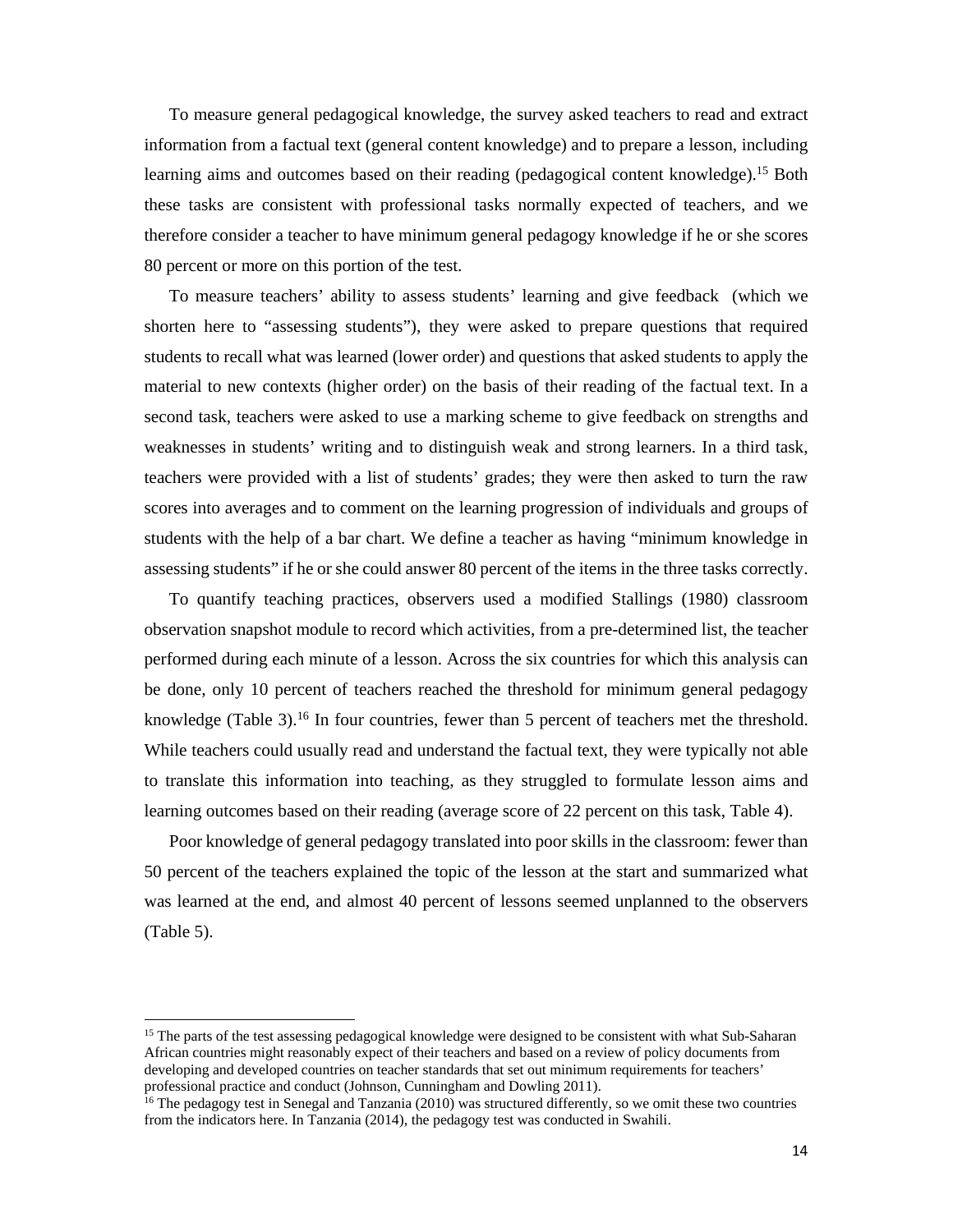As with general pedagogical knowledge, few teachers demonstrated an ability to assess student learning and respond to that assessment. Very few could formulate questions that checked basic understanding based on what they had read, and fewer still could formulate a question that asked students to apply what they had learned to other contexts (Table 4).

During their lessons, most teachers (80 percent) asked questions that required students to recall information or to practice what was learned, but only just over 50 percent asked questions that required higher order skills and encouraged students to apply what was learned to different contexts and be creative (Table 5). Overall, only 31 percent of teachers mixed lower and higher order questions in their class—ranging from 14 percent of teachers in Mozambique to 44 percent of teachers in Uganda.

Seventeen percent of teachers could give feedback on strengths and weaknesses in students' writing using a marking scheme (Table 4)—ranging from 10 percent in Mozambique to 30 percent in Kenya. Furthermore, just over 12 percent could monitor and comment on the learning progression of students—ranging from 5 percent in Togo to 36 percent in Nigeria.

This was mirrored in the classroom: in response to students' answers, less than half the teachers gave positive feedback and corrected mistakes without scolding students, with a low of 17 percent in Mozambique and a high of 66 percent in Uganda.

In summary, general pedagogical knowledge and the ability to assess students' learning and respond to that assessment is poor across the seven countries. While many teachers deploy some of the teaching practices identified in the literature as promoting learning, very few (roughly one in ten) apply the full set of beneficial skills in their lessons.

#### **7. Who are the 'good' teachers?**

Teacher quality, as measured by their knowledge, attendance and practices in the classroom, is in general low in the seven countries we have surveyed. But we also note significant variation. We next turn to exploring which observed teacher characteristics are correlated with better quality teaching in government primary schools. In other words, which teachers are absent less often, are more knowledgeable and have better skills in the classroom.

To this end, we pool the data at the teacher level across all countries and link teacher classroom absence, subject knowledge, pedagogy knowledge, and an index of classroom practices to the following teacher characteristics: gender, age, experience, education and position in the school, where we distinguish between head teachers, contract teachers and regular teachers. Specifically, absence from classroom is a dummy set to 1 if the teacher is not found in the classroom and zero otherwise, the knowledge variables measure the percentage of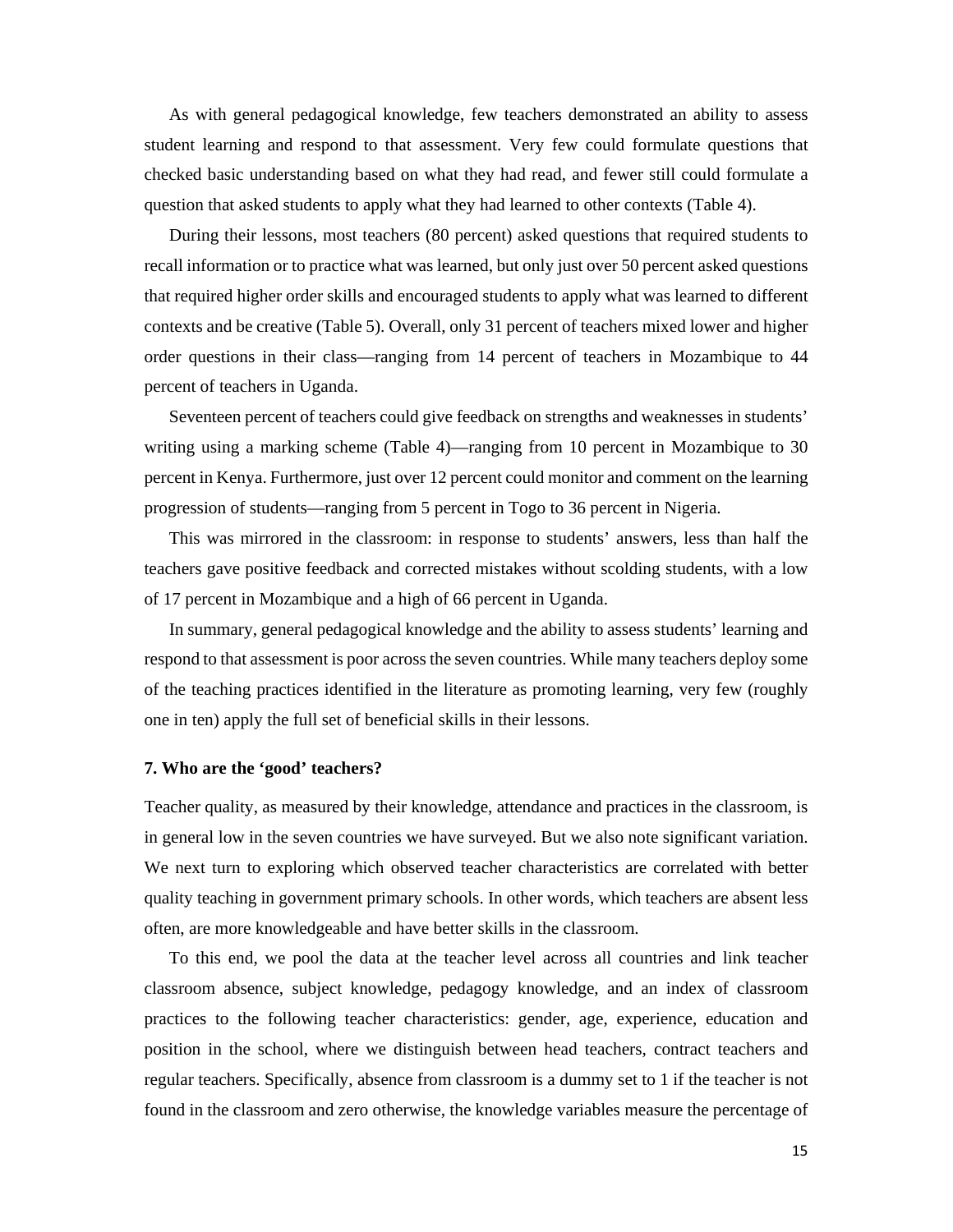correct questions on the teacher test (ranging from zero to 1). For the index of classroom practices, we use the average of the four skills presented in Table 5, i.e. structuring, planning, asking lower and higher order questions and giving feedback, which again ranges from zero to 1.

In Table 6, we first present a set of partial correlations, where we regress each dimension of quality on the characteristic in question.<sup>17</sup> Controlling only for country and month and day of survey fixed effects, we see that women are significantly less likely to be absent from the classroom than men (8 percentage points, or an almost 20 percent lower absence rate than the average), while a teacher's experience and age are not correlated with absence. Teachers who are more highly educated (have either a university or an education degree), on the other hand, are more likely to be absent (3 points, or 7 percent higher absence rate than the average). In contrast, and consistent with findings from several randomized controlled trials, contract teachers, who tend to earn less and have less secure tenure than regular teachers, are less likely to be absent than regular teachers (7 points, or 15 percent lower absence rate compared to the average).18 As discussed in Chaudhury et al. (2006), a teacher's salary and other benefits (such as job security) are related mainly to the teacher's experience and educational background. By implication, there is a negative relationship between a teacher's salary and her effort. Theoretically, teachers from the local area might be expected to be absent less often, because they care more about their students or are more accountable to the community; or absent more often, perhaps, because they have more outside opportunities in the local economy. We find the latter to be the case: teachers born in the same district as the school are significantly more likely to be absent (around 3 points). Strikingly, we find that head teachers have a 20-percentagepoint higher classroom absence rate than regular teachers.19 Importantly, in schools where the head teacher is absent, regular teachers are almost 20 percentage points more likely to be absent as well (results not reported).

Many of the teacher characteristics are of course correlated. For example, head teachers tend to have higher education and more than eight out of ten are male, while contract teachers are more likely to be women and come from the local area. To account for these correlations, we

<sup>&</sup>lt;sup>17</sup> Additional descriptive statistics on teachers' characteristics are in an Appendix available from the authors upon request.

<sup>&</sup>lt;sup>18</sup> See, for example, Duflo et al., 2015; Muralidharan and Sundararaman, 2013, Bold et al., 2016.

<sup>&</sup>lt;sup>19</sup> That head teachers have higher classroom absence rates is perhaps not surprising. We note however, that their school absence rates are also significantly higher and that head teachers were only included in the SDI sample if they are also actively teaching in the school. (For absence rates by position in the school see the Appendix available from the authors upon request.)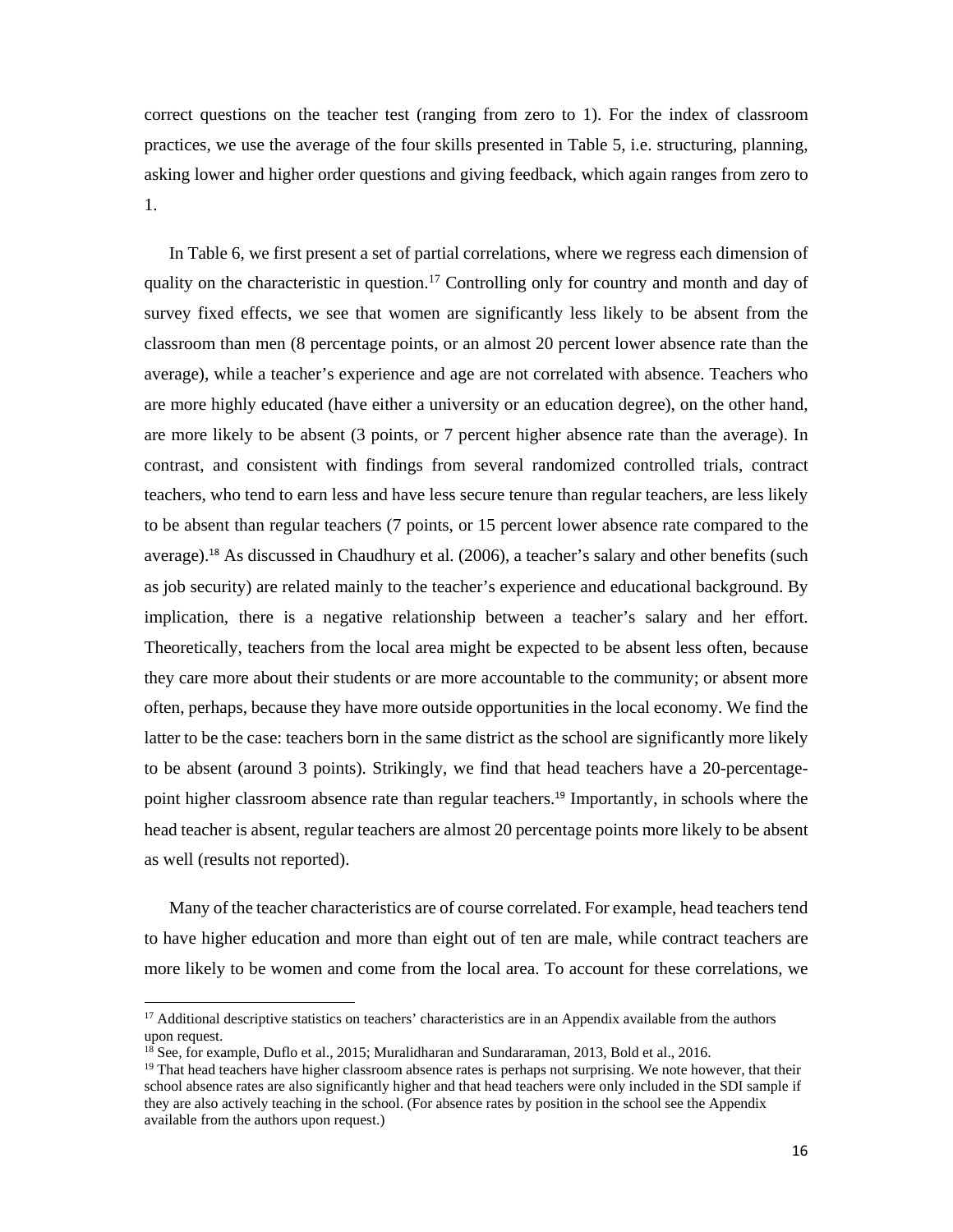also present a multivariate regression of the teacher's classroom absence rate on all these characteristics, again controlling for country and day and month of survey fixed effects. The coefficients change little, with the exception of the effect of contract teacher status on classroom absence, which is halved relative to the bivariate regression and the significant coefficient on experience, which is small, however (for each five years of experience, the classroom absence rate is 1 point higher).

When it comes to teacher subject and pedagogical knowledge, teachers with a university degree and/or education degree perform significantly better on the test (4 points higher scores on both parts) and also display better skills in the classroom (7 points higher score). These conclusions remain true even when controlling for other teacher characteristics. Still, while significant, a degree in education or a university degree is only associated with a one-fifth standard deviation increase in content knowledge. Younger teachers score better on the pedagogy portion of the test, perhaps because their teacher training is more recent. The effect of age remains significant also when controlling for other teacher characteristics, but is small. Finally, we note that neither women nor contract teachers, both of whom had significantly higher presence in the classroom, have worse content or pedagogy knowledge, and when it comes to classroom skills, women perform significantly better (7 points, or 20 percent increase compared to the average).

While one should be careful in not over-interpreting correlations and summary statistics, the findings reported in Table 6 suggest that, in terms of orders of magnitude, roughly the same academic student achievement is achieved by a female contract teacher as by a male teacher with an advanced degree—and the former costs significantly less in terms of public funds. Importantly, however, switching the latter for the former would not significantly address what we argue is the core problem: students learn too little from primary schooling.

#### **8. To what extent does teacher quality matter?**

So far we have focused on using the data to establish descriptive facts. The linked studentteacher data, however, also allow us to go one step further and to examine the extent to which teacher quality matters for student achievement. In other words, we ask whether, and to what extent, students' academic performance would increase if they were taught by better teachers, in particular those with sufficient content and pedagogical knowledge.

 To assess the effect of teacher quality on student achievement we face several challenges. First, the four dimensions of teacher quality (all linked to individual student measures of test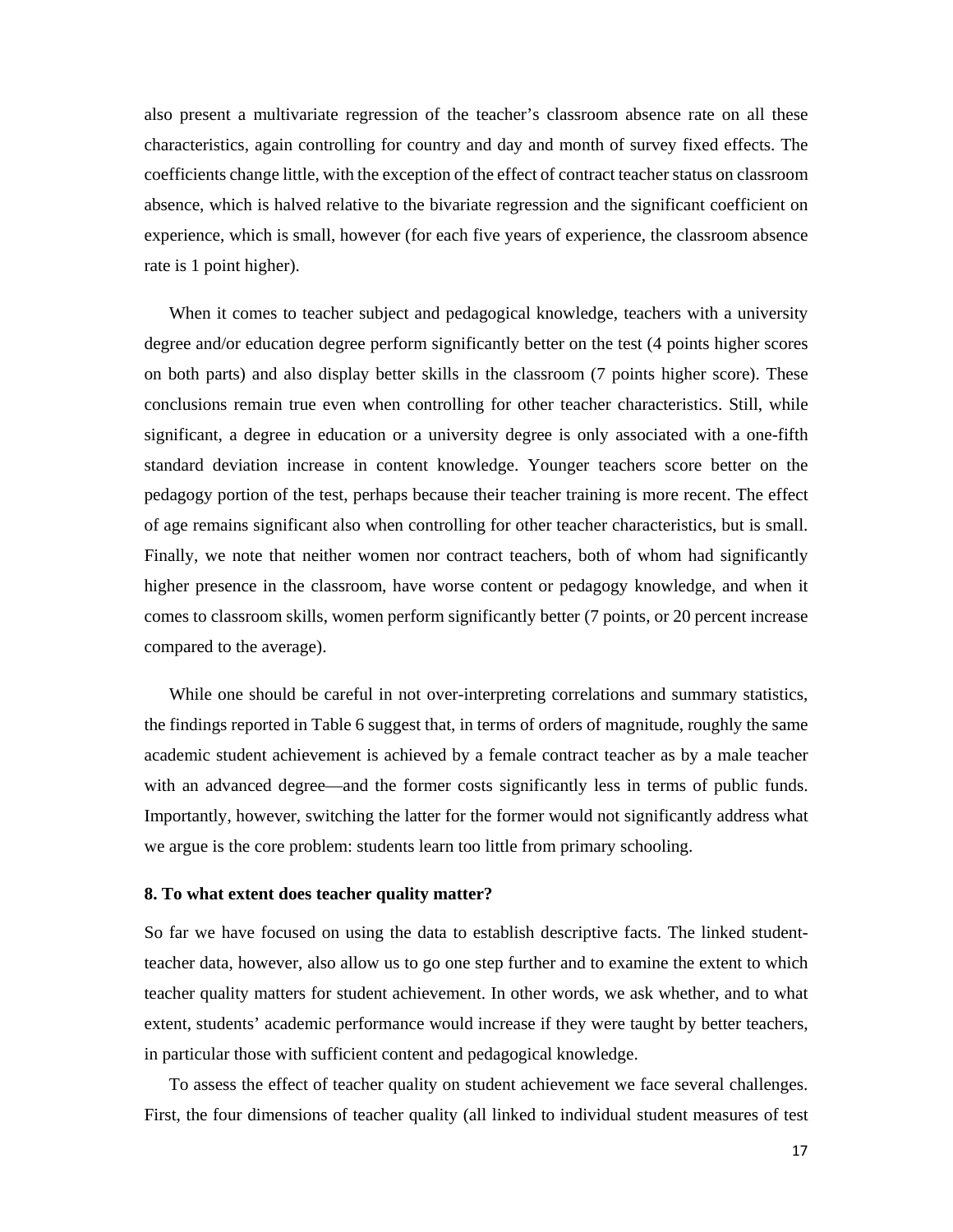scores) are available at different levels of aggregation. Measured classroom skills vary only across schools since only one teacher per school was observed. Measured teacher absence and pedagogy knowledge vary across teachers, though one could argue that some items in the pedagogy section are subject-specific (and therefore vary across teacher-subjects). Finally, teacher content knowledge varies across teacher-subjects.

Second, the measures of teacher quality are based on tests and one unannounced visit. They therefore provide imperfect measures of true teacher quality, which implies that the key explanatory variables are measured with error. In fact, for the teacher absence rate, we believe it is more appropriate to aggregate the result to the school level, as measuring individual teacher absence based on one observation only is too noisy.20 Even after this adjustment, substantial measurement error probably remains.

 Third, to estimate causal effects, we need to account properly for non-random sorting of students and teachers and omitted student and teacher characteristics. Importantly, we are constrained in our ability to do so by the different levels of aggregation for the quality measures. As a result, credible identification of causal effects is possible for some dimensions of quality (teacher subject knowledge), but is more challenging for others (teaching skills).

We now discuss how we deal with each of these challenges. Let  $y_{ijs}$  denote the academic achievement of student *i* in school *j* in subject  $s = \{1,2\}$ . Our general specification relates academic achievement to a set of observable and unobservable student, school, and teacher specific variables according to

$$
y_{ijs} = \beta_c c_{tjs} + \beta_p p_{tj} + \beta_e e_j + \beta_e s_j + \beta_v v_j + \gamma x_{ij} + \varphi_s + \mu_{ij} + \tau_t + \varepsilon_{ijs},\tag{1}
$$

where subscript  $t$  denotes teacher. In equation (1), student test scores are a function the teacher content knowledge,  $c_{tjs}$ , teacher pedagogical knowledge,  $p_{tj}$ , teacher effort,  $e_j$ , teacher skills  $s_j$ , a set of observable student, household, and school specific factors  $x_{ij}$ , a subjectspecific constant  $\varphi_s$ , and three unobserved components – a student-specific component,  $\mu_{ij}$ , a teacher-specific component,  $\tau_t$ , and a student by subject specific component,  $\varepsilon_{ijs}$ .

 The most common concern with estimating education production functions of this type is that students with higher aptitude will sort into schools with higher quality teachers and both

<sup>&</sup>lt;sup>20</sup> Regarding the fact that we are computing teacher absence based on a school measure, it is important to note that the school effect is important in predicting whether a given teacher is going to be absent. In fact, the intra-cluster correlation for absence from school or class is equal to 0.32.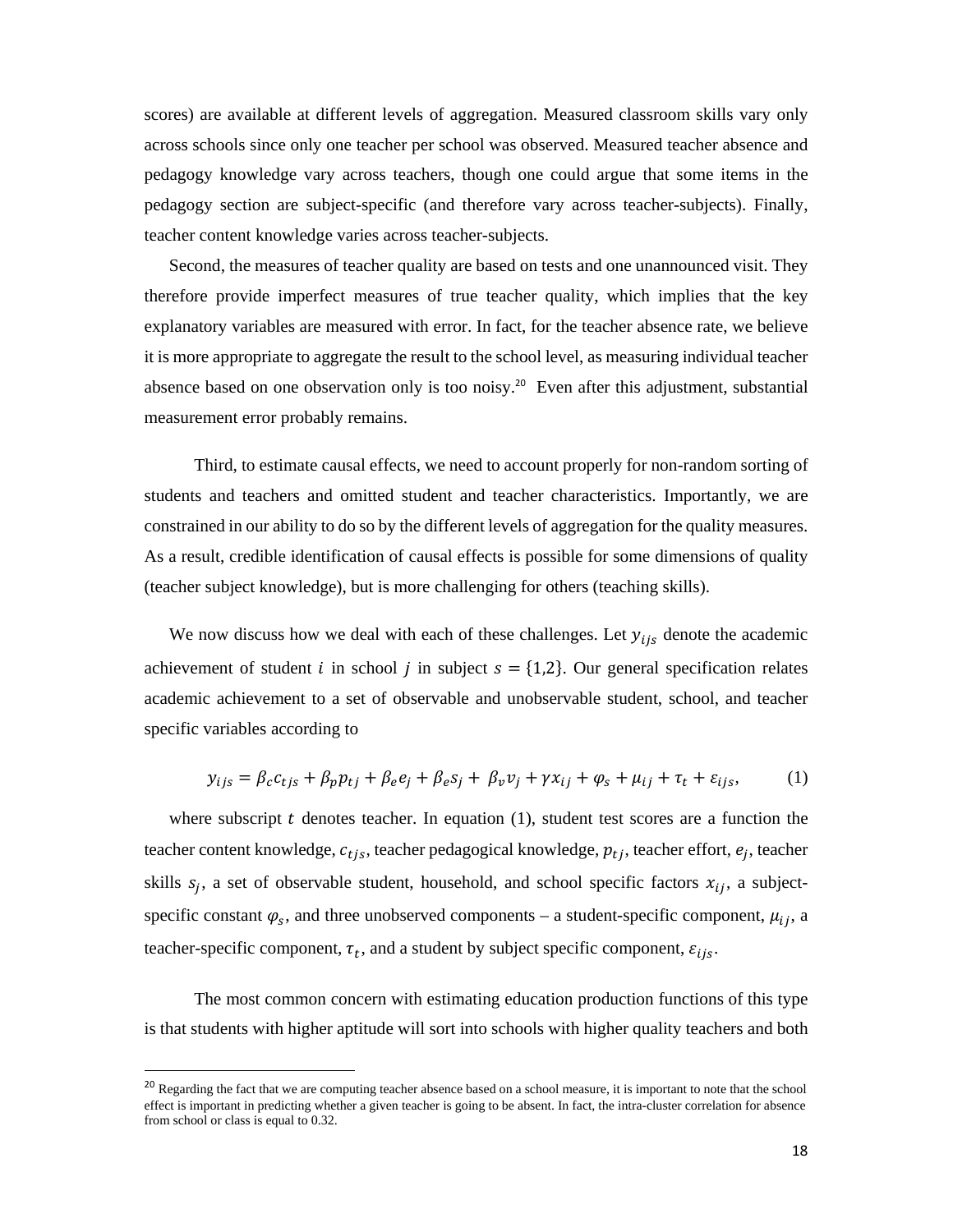will likely sort into better schools (where  $\varepsilon_{ijs}$  is higher). Estimating the equation by simple OLS would therefore likely lead to biased results because there are unobserved student (and school) characteristics that are correlated both with the teacher quality measures and the left-hand side variable. In addition, if there are other dimensions of teacher quality that matter for student learning that are unobserved but correlated with effort, knowledge and skills, then the estimated coefficients will be biased.

 If we want to retain all the teacher quality measures in the estimation, the best we can do is to try to control for all the relevant inputs in the education production function. Since the SDI data contain a wealth of information on students, teachers and schools, we can make some progress here. In particular, we include a student's non-verbal reasoning score, a (admittedly) crude measure of innate ability, whether they had breakfast and their age and gender in the regression. For the teacher we include the same set of characteristics used in the previous section, namely gender, age, experience, and whether they have a university and/or education degree. For the school, we include its location, the pupil-teacher ratio and indices for teaching equipment and infrastructure. In addition, we add country-district fixed effects and day of week and month of survey fixed effects.

 If we consider only a subset of the teacher quality measures, namely subject content and pedagogy knowledge, the prospect for identification is improved, because we can now exploit within-student variation. Specifically, we take first differences of equation (1) to arrive at

$$
y_{i1} - y_{i2} = \beta_c (c_{t1} - c_{t2}) + \beta_p (p_{t1} - p_{t2}) + \varphi + \Delta \tau_t + \Delta \varepsilon_i
$$
 (2)

where the dependent variable,  $y_{i1} - y_{i2}$ , is now the difference in student test scores in language and math. Note that content knowledge  $c_{ts}$  differs both across and within teachers while pedagogical knowledge is teacher specific. Thus,  $\beta_p$  is identified from the sub-sample of students with different teachers in the two subjects, while  $\beta_c$  is identified off of variation across and within teachers.

 This first-differencing approach removes any unobserved student (and school) characteristics that are fixed across subjects. Estimation of equation (2) will generate unbiased estimates of the teacher vector  $\beta$  if (a) the difference in the student-by-subject-specific error terms  $(\varepsilon_{i1} - \varepsilon_{i2})$  and (b) the difference in the teacher-specific error term  $(\tau_{t1} - \tau_{t2})$  are uncorrelated with the first differenced teacher quality variables. Condition (a) allows for sorting of better students to better teachers, as long as this sorting is not subject-specific. Put simply,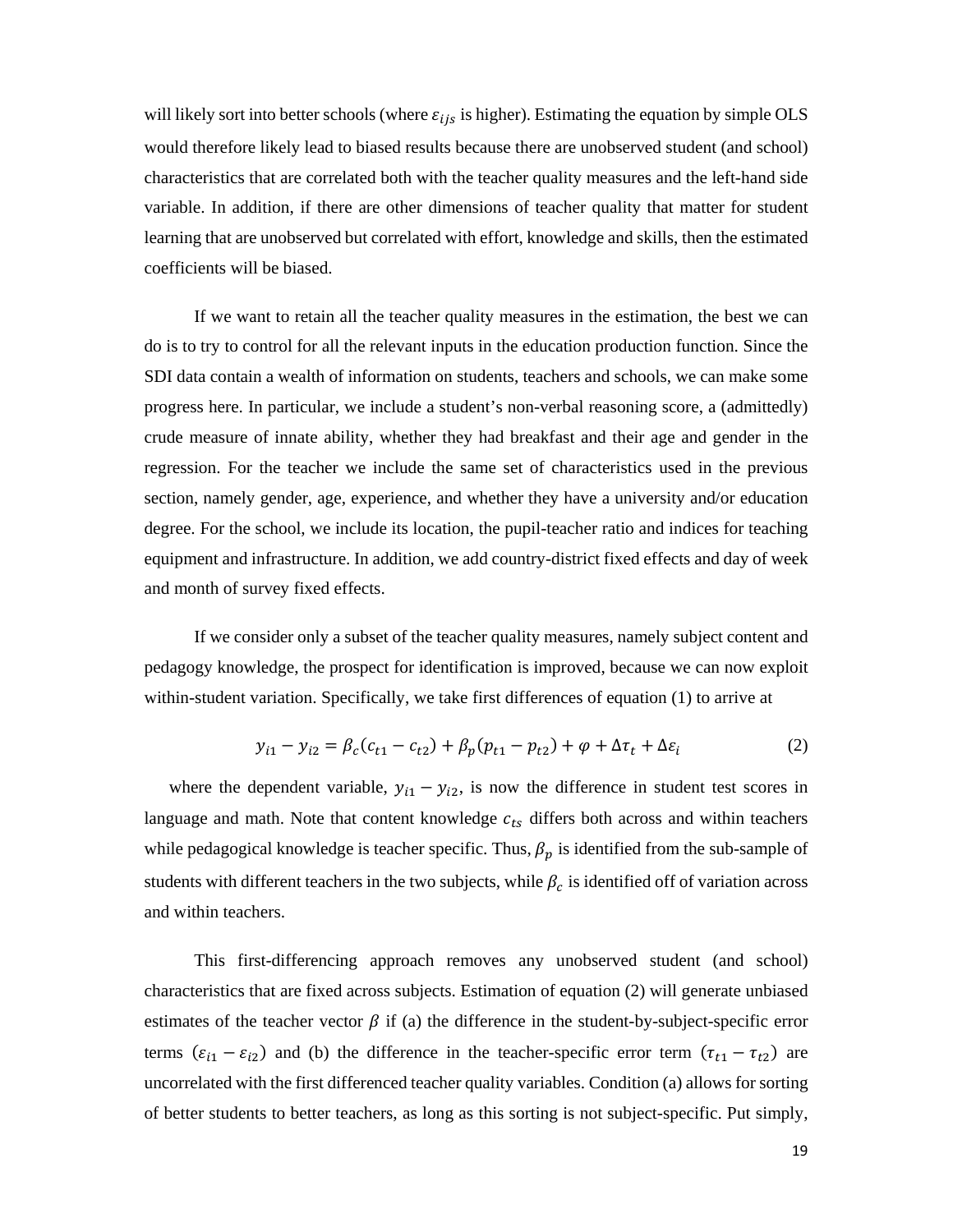for the specification to be identified, better students may sort into schools with better teachers, but better math students may not sort into schools (or classes) with better math teachers, or at least not disproportionately relative to their sorting in language. We believe that this is a reasonable assumption in the context of primary schools in Sub-Saharan Africa. The firstdifferencing approach also addresses concerns with matching and tracking of students by performance at the school level, as long as such matching (if it takes place at all) is not based on relative performance in the two subjects. Condition (b) is more restrictive. It states that any unobserved teacher characteristics must be uncorrelated with the observed measures of teacher quality. Otherwise, omitted teacher characteristics such as teacher motivation or effort and skills not captured by our measures could bias the estimates on the observed teacher quality variables.

 Given the assumption underlying equation (1), a possible way to overcome such omitted variable bias is to restrict the sample to those that are taught by the same teacher in the two subjects (cf. Metzler and Woessmann, 2012), in which case  $\tau_{t1} = \tau_{t2}$ . That is, conditional on our empirical model (2) being the true model, by exploiting within student and within teacher variation we can estimate the causal effect of (some components of) teacher quality. Note that restricting the sample comes at a cost as we cannot identify the effects of pedagogical knowledge (unless we are willing to assume that there are no unobservable teacher characteristics correlated with this knowledge and student test scores) and because roughly half of the sample is dropped. Moreover, the remaining schools may be less representative of the schooling environment in the seven countries we have surveyed.

If conditions (a) and (b) hold, or condition (a) holds and condition (b) holds after we restrict attention to students taught by the same teacher in the two subjects, the estimated parameters provide causal estimates of the true effects. But as the explanatory variables are test scores based on tests that are imperfect measures of teachers' true knowledge, the estimates will likely provide lower bounds on the true causal effect. Specifically, if the teacher test scores are measured with classical measurement error, the true effects  $\beta_c^*$  and  $\beta_p^*$  are asymptotically attenuated by the reliability ratio  $\lambda$  (see e.g., Angrist and Krueger, 1999; Metzler and Woessmann, 2012). In general, estimating the reliability ratio  $\lambda$  is problematic. But with the explanatory variables based on test scores, several measures, of which the Cronbach's  $\alpha$ (Cronbach 1951) is likely the most widely used, have been developed to estimate reliability. Intuitively, the Cronbach's  $\alpha$  is based on the idea that reliability can be estimated by splitting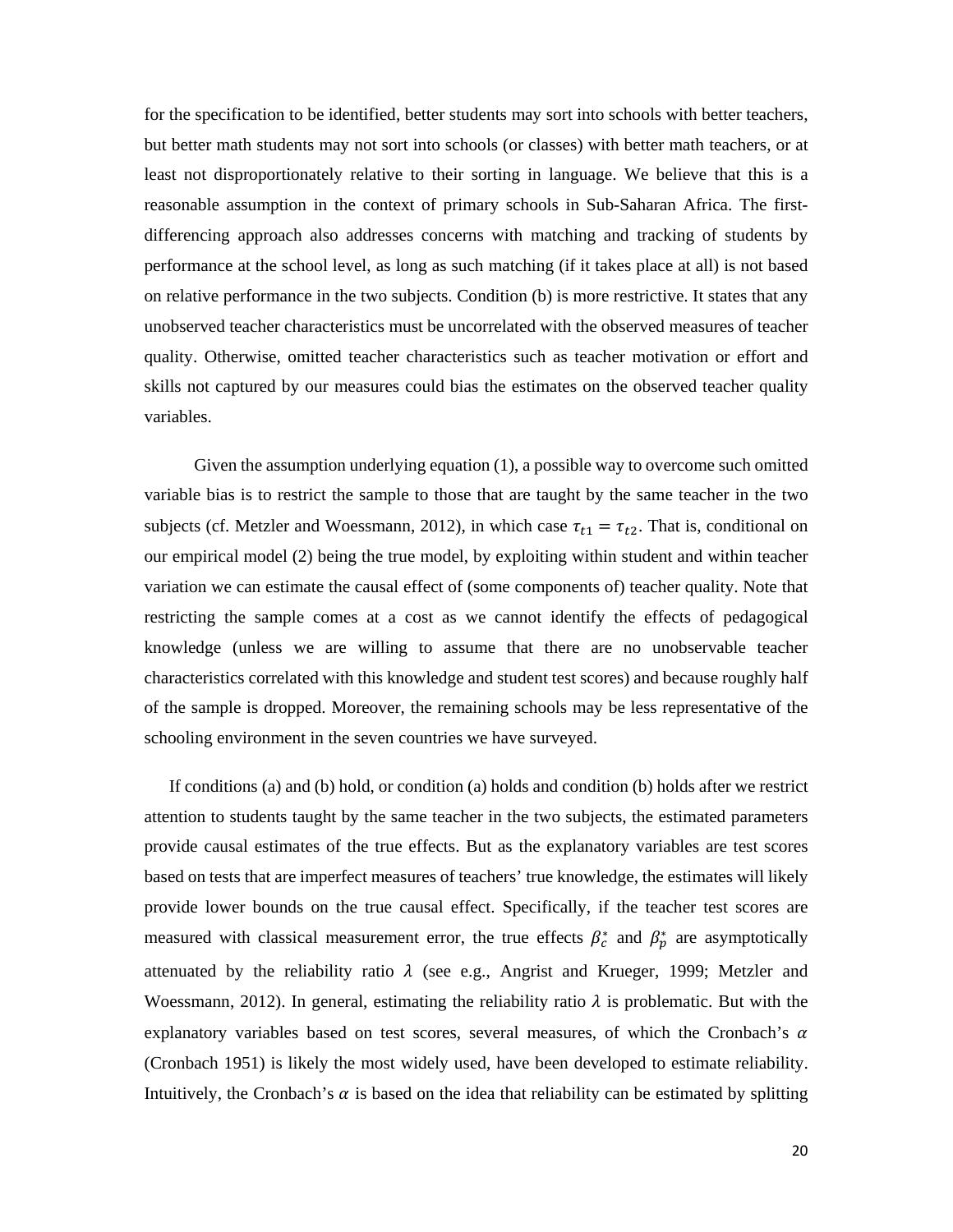the test items in two halves and treating them as separate measures of the underlying true concept. The Cronbach's  $\alpha$  is the mean of all possible split-half coefficients resulting from different splits of the test and the reliability ratio can be estimated as the ratio of true variance to observed variance of a given test. In Table 7 below, we report both the point estimates from estimating specification (2),  $\hat{\beta}$ , and the unbiased effects  $\hat{\beta}^* = \hat{\beta}\hat{\lambda}$ , where  $\hat{\lambda}$  is the Cronbach's  $\alpha$ estimate of the reliability ratio with first differenced test score data.<sup>21</sup>

The within-student within-teacher results are reported in Table 7. As a benchmark, column (1) reports a simple OLS regression of standardized student test scores (z-scores), on teacher quality and a set of country by district fixed effects as well as survey fixed effects.22 The point estimates on the four teacher quality dimensions we measure – content knowledge, pedagogical knowledge, pedagogical skills, and effort (absence from class) – are quantitatively large and significant. Students taught by the best possible teachers in the sample, i.e., those who have full scores on the teacher knowledge and pedagogy test and display the full set of skills in the classroom have test scores that are almost 1.5 standard deviations higher than those who are taught by the worst possible teachers. While these results are by no means causal, it should be noted that they exploit only within-district variation in test scores. In column (2) of Table (7), we turn to the estimation of the full model specified in equation (1) that also includes student, teacher and school characteristics. While the coefficients on the teacher variables are reduced somewhat, they are still large and significant. A one standard deviation reduction in absence from class is associated with an increase in student test scores of 0.05 standard deviations. Moving a student from a teacher with no content or pedagogical knowledge and no pedagogical skills to a teacher with full scores on these three dimensions would raise student test scores by almost one standard deviation. Looking at a standard deviation change in knowledge and skills, obviously, yields smaller changes (a one standard deviation change in teacher content knowledge, pedagogical knowledge and skills is associated with roughly a quarter of a standard deviation increase in student test scores), but also implies relatively modest changes in teacher quality.

 In column (3), we estimate specification (2). As we exploit within-student variation, we can no longer calculate the effect of classroom absence and pedagogical skills as they are

<sup>&</sup>lt;sup>21</sup> Metzler and Woessmann (2012) derive a reliability ratio for first-differenced test score measures by assuming that the measurement errors are unrelated across the two subjects. We follow their approach here.

<sup>&</sup>lt;sup>22</sup> Student test scores are standardized in each country. For the teacher pedagogy score, we focus on the lesson preparation score and the evaluating students score, as the comparing writing score is more specific to language teachers only.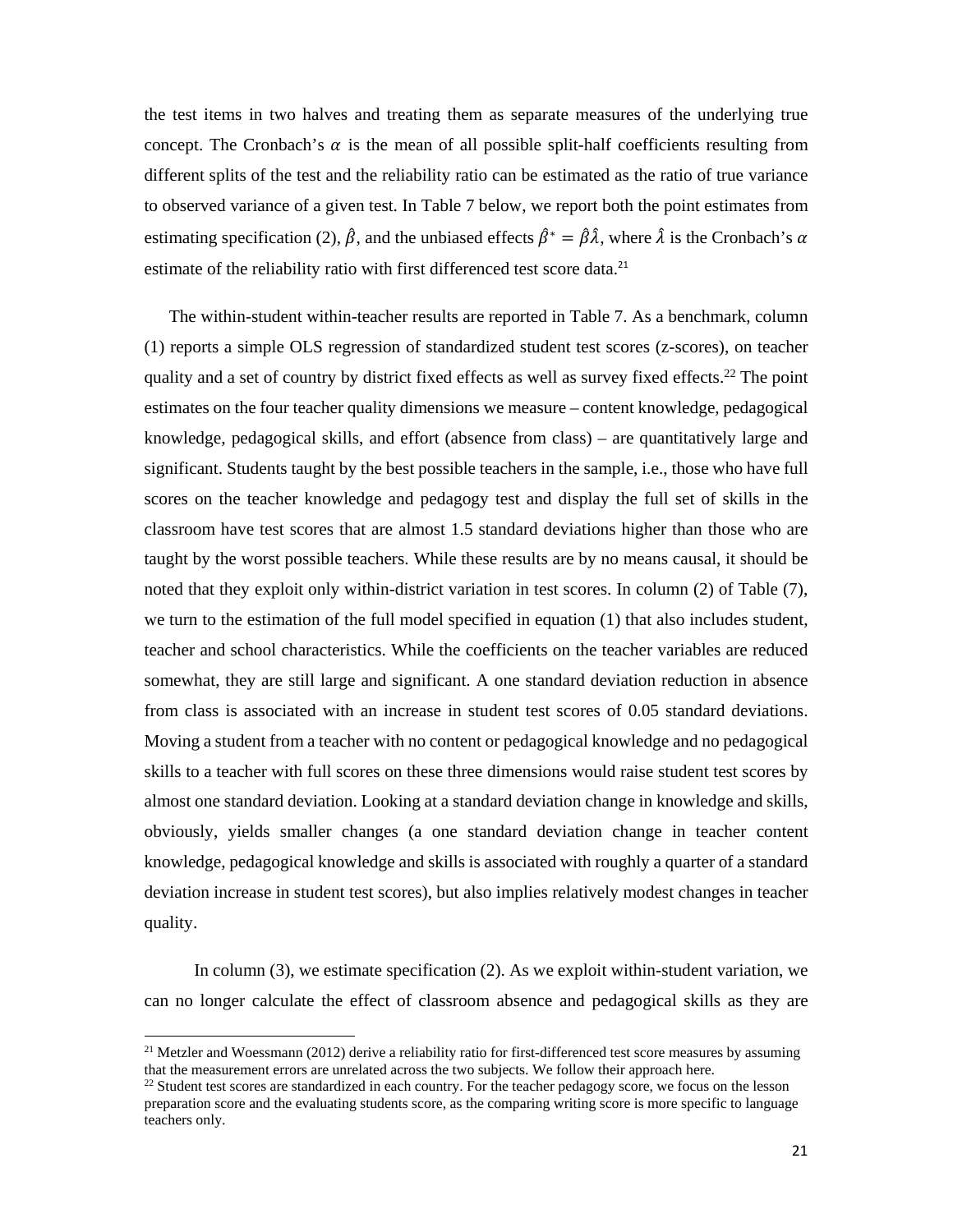absorbed in the student fixed effect. The coefficients are reduced by one-third, suggesting that sorting of students and teachers is indeed relevant, but are still large and significant. Correcting for measurement error doubles the coefficients. Holding teacher effort and classroom skills constant, the estimates imply that moving a student from the bottom 5% of the content and pedagogical distribution of teachers to the top 95%, or essentially moving students from a low quality teacher to one with minimum content and pedagogical knowledge, would result in a 0.7 standard deviation increase in student achievement. This large effect highlights the potentially huge impact of addressing the low teacher quality problem. Specifically, while small changes matter – after all, the point estimates are significant – the scale of the learning problem underlines the importance of identifying interventions and reforms with potential to substantially raise student learning outcomes. The findings in column (3) suggest that interventions that would result in students being taught by teachers with at least minimum subject content and pedagogical knowledge are such interventions.

 A remaining concern with the findings reported in Column (3) is that unobserved teacher characteristics might bias the estimates. Column (4) reports the results of the within-student within-teacher fixed effects specification. Column (5) goes one step further by restricting the sample to students taught by the same teacher in both subjects and where there is only one grade 4 classroom, which effectively rules out any bias from sorting between classrooms (subjectspecific or otherwise) within the school. As evident, the point estimates on teacher content knowledge remain largely unchanged.

#### **9. How do private schools compare to public schools?**

In many low-income countries—including many in Sub-Saharan Africa—private schools are a growing part of the education landscape. Private schools respond to a demand on the part of parents, either because parents can't access public schools or because the public schools do not provide services of acceptable quality in their judgement. The internal incentives within private schools (e.g. teachers vis a vis principals or school managers), and the accountability of private schools with respect to parents, have been argued as reasons for why performance may be higher in these schools. In principle, private school performance need not be uniformly high, though: some markets may support relatively low-quality private schools (Andrabi, Das, and Khwaja 2015). In addition, however, in many settings, the growth in enrollment in private schools may have diluted the quality of public education, resulting in the exit of better-off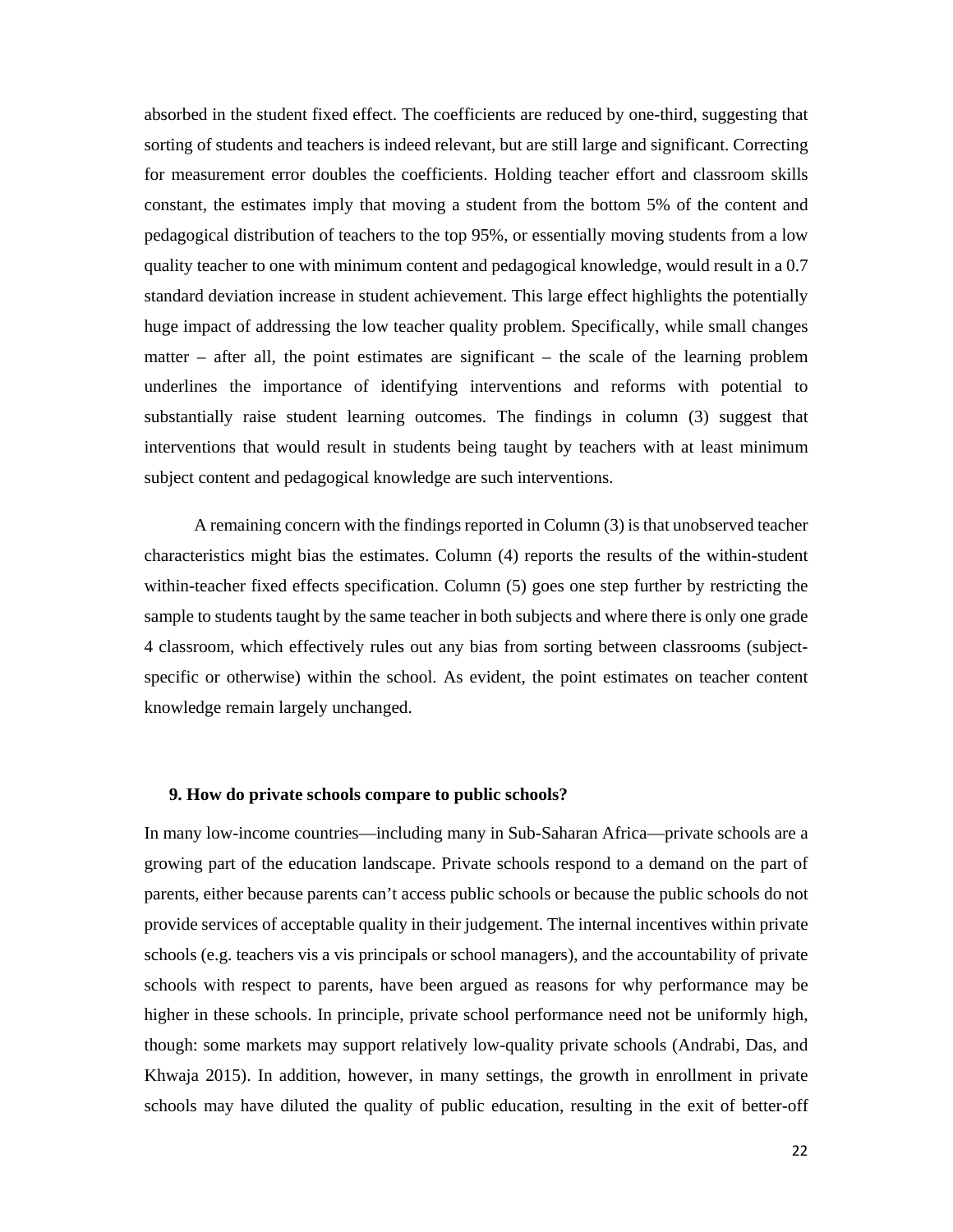children and increased economic stratification (Hsieh and Urquiola 2006). This, in turn, may reduce pressure on public schools to supply quality education (Fiske and Ladd 2003).

While the SDI data cannot be used to assess the validity of these various arguments, we can compare the performance of public and private schools in the sample. In general, indicators in private schools tend to be better: Private school teachers tend to put in more effort, show more knowledge, and exhibit better teaching practices than their public counterparts (Table 8). At the same time, it is important to note that private schools are not able to overcome many of the poor service delivery issues faced by public schools—the issues appear to be systemic. Indeed, even in the private sector, one-third of teachers are absent from the classroom. While the taught school day is four hours long on average, i.e., more than one hour longer than in the average public school, it is still well short of scheduled time. In addition, while teachers in private schools have significantly higher test scores, their pedagogical knowledge is similar to their public school counterparts.

The better performance of private school teachers is reflected in their students' learning. The student score in mathematics and language is one-third and two-thirds higher in private schools. A student in private school is 50 percent more likely to be able to read a word, and his or her reading comprehension score is three times as high as those of public school students. However, there is also some evidence that at least some of this superior performance is due to sorting of students: the non-verbal reasoning score in private schools is 13 percent higher than in public schools.

#### **10. Discussion and Conclusion**

In this paper, we report on what primary school teachers in Africa know and do, using representative data from an ongoing survey program: The Service Delivery Indicators data. The findings provide a concerning picture of teacher effort, knowledge, and skill, although there is significant variation in teacher quality, both within and across countries. Even taking this variation into account, however, if "adequate" teaching is defined by students that during most of their scheduled time are being taught by teachers with at least basic pedagogical knowledge and minimum subject knowledge in language and mathematics, then very few public primary school students, in the seven countries we surveyed, benefit from decent quality education.

We argue, and partly show, that this lack of quality education in turn can help explain why so many students learn little and complete their primary education lacking even basic reading, writing, and arithmetic skills. Potential human capital for cohorts of students is consequently lost.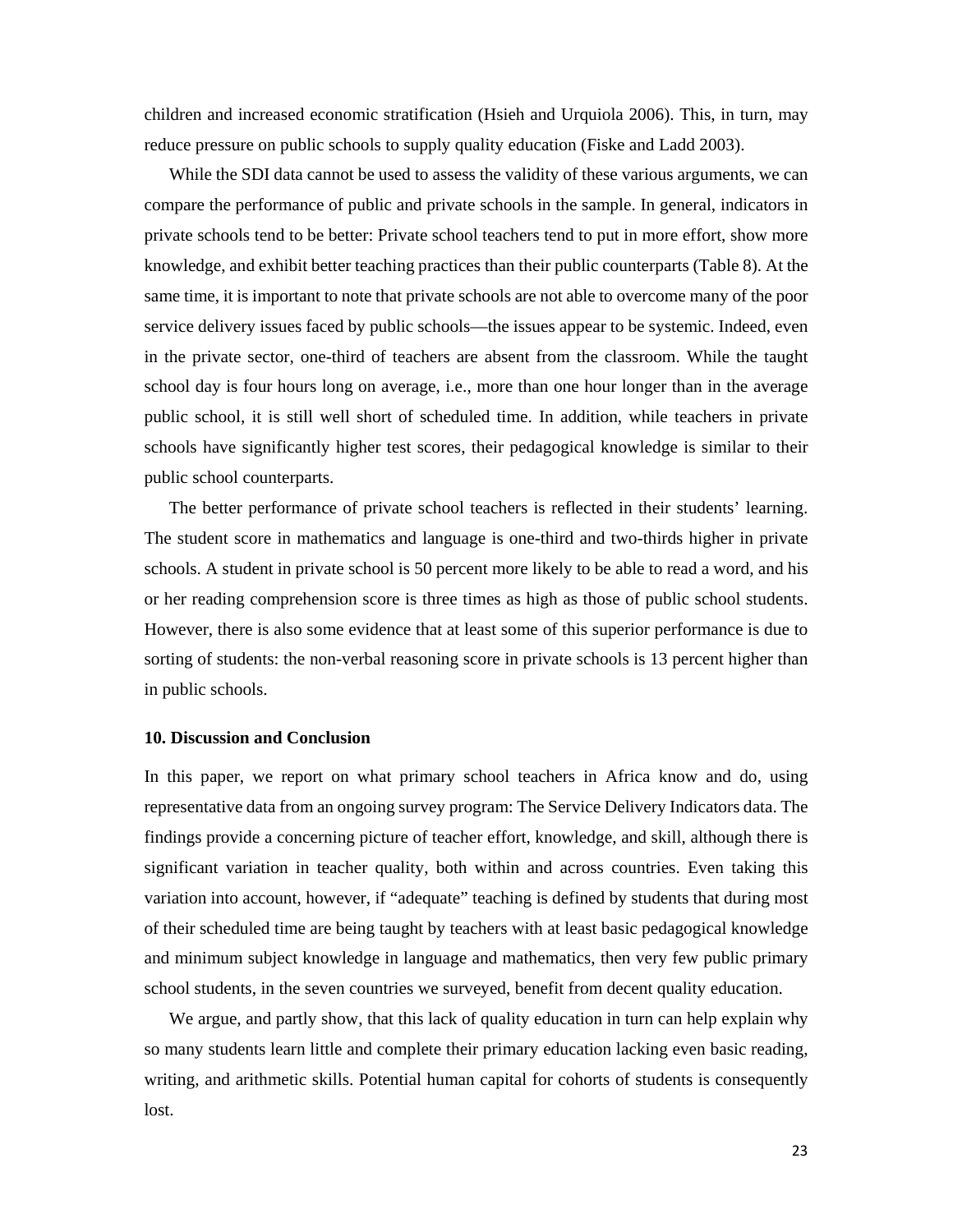At a general level, given the results presented here, it is easy to list what governments "should" do to improve service performance in the education sector, assuming they have the capacity and commitment to do so. Specifically, the results highlight the importance of attracting talented candidates to teaching and preparing them to teach the curriculum effectively. The results also highlight the need to put in place effective schemes that ensure high effort and continued upgrading of knowledge and skills. Innovative programs along these lines may not only train teachers, but also adjust curriculum materials to better suit student needs (USAID 2016). As of yet, unfortunately, we have little systematic evidence of how costeffective reforms of this type in practice should be implemented in order to be effective at scale.

More specifically, these findings highlight the need to understand and assess complementarities between teacher effort, ability, and skills in generating high quality education. We show that teachers, on average, both teach too little and lack the necessary skills and knowledge to teach effectively when they actually teach. It is difficult to think of any intervention in education that would have dramatic effects on learning outcomes if it does not simultaneously address low teacher effort, low knowledge, and poor skills. For example, there is by now strong evidence that both teacher effort and skills can be raised, leading to improved learning outcomes (see, for example, the reviews in Kremer, Brannen, and Glennerster, 2013; and Glewwe and Muralidharan, 2015). But neither of these alone will likely be enough to significantly change the quality of education when many teachers do not even master their students' curriculum.

The results therefore imply that there is a need to address issues at the level of a system as a whole. The problems identified are large in magnitude and broad in scope, suggesting that specific interventions, even if deployed in a large number of schools, are unlikely to make much of a difference at scale. Teacher recruitment, preparation, deployment, incentives and motivation, along with ongoing professional development, will all likely matter for creating a cadre of professional educators who provide high quality education. The key research and operational challenge is to find approaches that deliver the combination of these that works for a country's particular context—and ultimately deliver learning.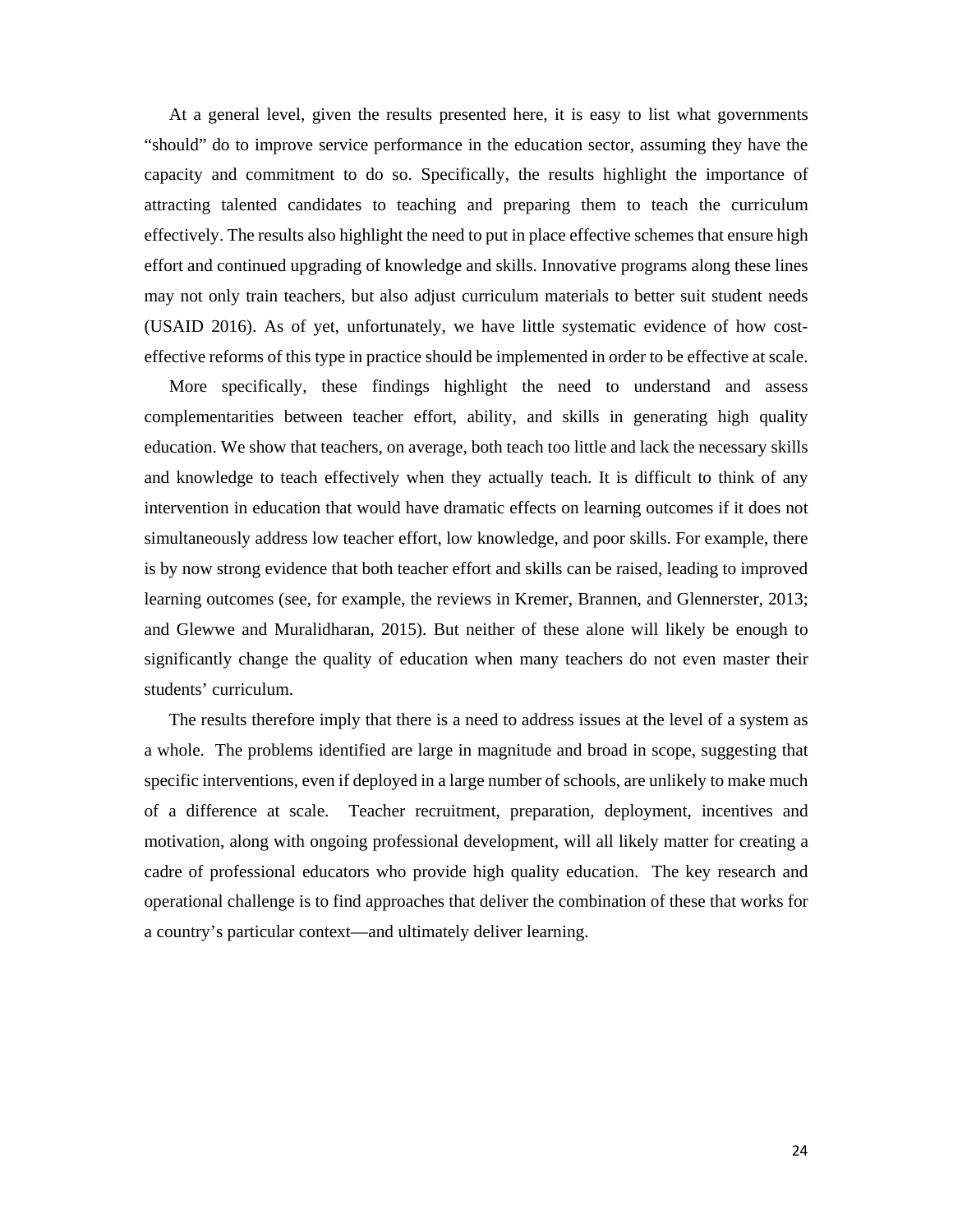#### **References**

- ASER. 2013. Annual Status of Education Report (Rural) 2013. ASER Center. New Delhi.
- Andrabi, T., J. Das, and A. I. Khwaja, (2015), Delivering Education: A Pragmatic Framework for Improving Education in Low-Income Countries, Policy Research Working Paper 7277, The World Bank.
- Banerjee, A., R. Banerji, J. Berry, E. Duflo, H. Kannan, S. Mukerji, M. Shotland, and M. Walton, 2016, Mainstreaming an Effective Intervention: Evidence from Randomized Evaluations of "Teaching at the Right Level" in India, Working Paper, MIT.
- Bau, N., and J. Das, (2016), The Misallocation of Pay and Productivity in the Public Sector: Evidence from the Labor Market for Teachers, Working Paper, The World Bank.
- Baum, Donald Rey, Laura Lewis, Oni Lusk-Stover, Harry Anthony Patrinos. 2014. "What matters most for engaging the private sector in education: a framework paper." Systems Approach for Better Education Results (SABER) Working Paper Series No. 8. Washington, DC : World Bank Group.
- Bold, T., M. Kimenyi, G. Mwabu, A. Ng'ang'a and J. Sandefur, (2016), Interventions and Institutions: Experimental Evidence on Scaling Up Education Reforms in Kenya, Working Paper, IIES, Stockholm University.
- Bruns, B., Filmer, D., and Patrinos, H. A. (2011). Making Schools Work New Evidence on Accountability Reforms. Number 2270 in World Bank Publications. The World Bank.
- 
- Bruns, Barbara, and Javier Luque. (2014). Great Teachers: How to Raise Student Learning in Latin America and the Caribbean. Washington, DC: World Bank.
- Bruns, B., Mingat, A., and Rakotomalala, R. (2003). Achieving Universal Primary Education by 2015 : A Chance for Every Child. Number 15121 in World Bank Publications. The World Bank.
- Chaudhury, N., Hammer, J., Kremer, M., Muralidharan, K., and Rogers, F. H. (2006). Missing in action: teacher and health worker absence in developing countries. *The Journal of Economic Perspectives*, 20(1):91–116.
- Chetty, R., J.N. Friedman, J.E. Rockoff, (2014), Measuring the Impacts of Teachers II: Teacher Value-Added and Student Outcomes in Adulthood, *American Economic Review*, 104 (9): 2593- 2632.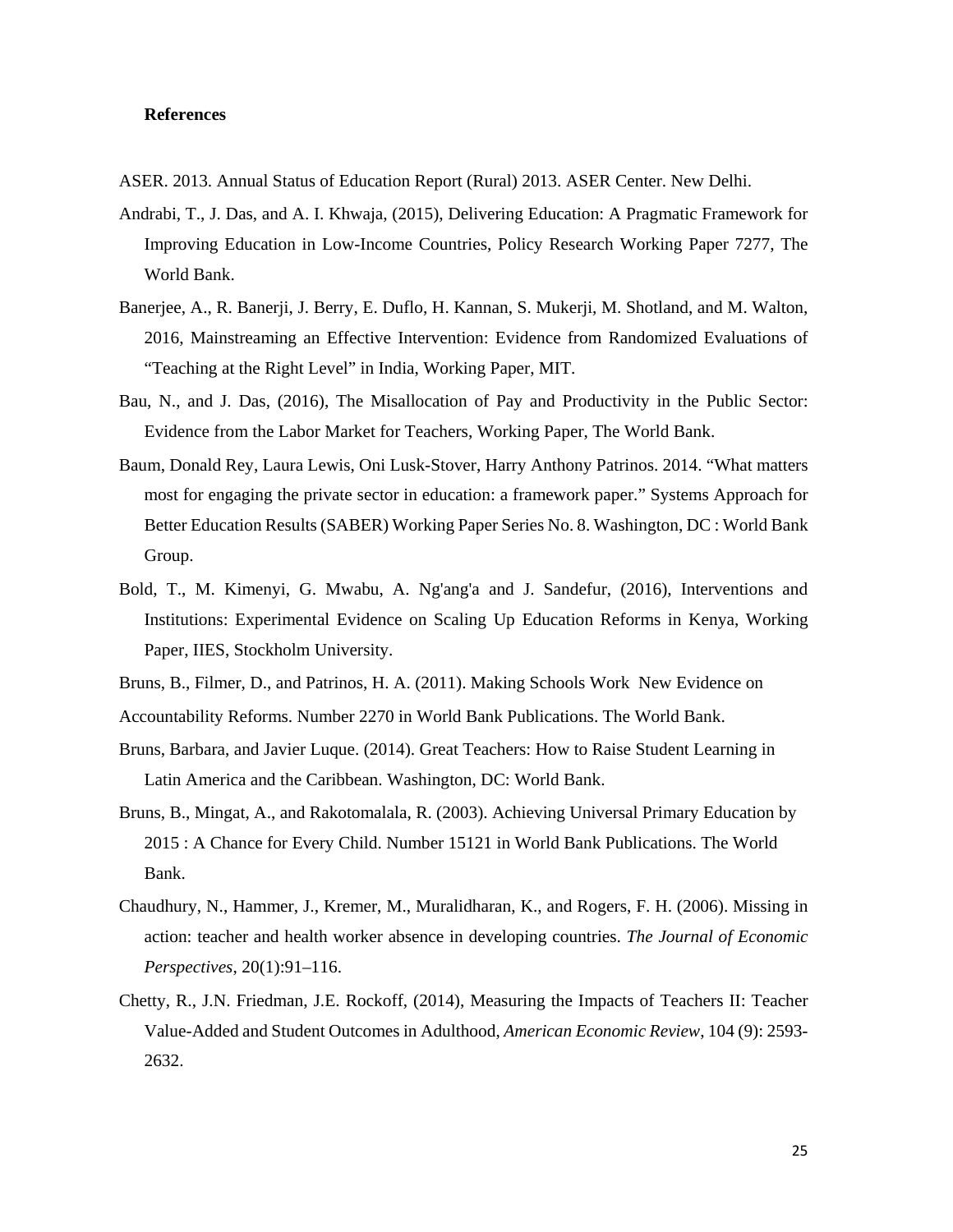- Coe, Robert, Aloisi, Cesare, Higgins, S. and Lee Eliot Major (2014), What makes great teaching? Review of the underpinning research, Sutton Trust.
- Duflo, E., P. Dupas, and M. Kremer, (2015), School governance, teacher incentives, and pupilteacher ratios: Experimental evidence from Kenyan primary schools, *Journal of Public Economics*, 123: 92–110
- Evans, D., and A. Popova, (2016), What Really Works to Improve Learning in Developing Countries: An Analysis of Divergent Findings in Systematic Reviews, World Bank Research Observer, first published online  $5<sup>th</sup>$  of October 2016.
- Fiske, Edward B. and Helen F. Ladd, (2003), Balancing Public and Private Resources for Basic Education: School Fees in Post-Apartheid South Africa, Working Paper Series SAN03-03, Terry Stanford Institute of Public Policy. Duke University.
- Glewwe, P., and K. Muralidharan, (2015), Improving School Education Outcomes in Developing Countries: Evidence, Knowledge Gaps, and Policy Implications, RISE-WP-15/001.
- Hanushek, E.A. and L. Woessmann, (2015), *The Knowledge Capital of Nations: Education and the Economics of Growth*, MIT Press.
- Hsieh, Chang-Tai and Miguel Urquiola (2006), The Effects of Generalized School Choice on Achievement and Stratification: Evidence from Chile's Voucher Program, *Journal of Public Economics*, 90(8-9):1477-1503.
- Hungi, N., Makuwa, D., Ross, K., Saito, M., Dolata, S., Cappelle, F.V. (2010). SACMEQIII Project Result: Pupil Achievement Levels in Reading and Mathematics. Working Document Number 1. Paris: SACMEQ.
- Johnson, David, Cunningham, Andrew and Rachel Dowling (2012), Teaching Standards and Curriculum Review, World Bank
- Ko, James and Sammons Pamela (2013), Effective teaching: a review of research and evidence, CfBT Education Trust
- Kremer, M., C. Brannen and R. Glennerster, (2013), The Challenge of Education and Learning in the Developing World, *Science* 340:297-300.
- Krishnaratne, S., H. White, and E. Carpenter, (2013), Quality education for all children? What works in education in developing countries, International Initiative for Impact Evaluation (3ie) Working Paper 20. New Delhi.
- Malpel, Jaques. 2016. *PASEC 2014: Education system Performance in Francophone Sub-Saharan Africa*. Programme d'Analyse des Systèmes Educatifs de la CONFEMEN. Dakar, Sénégal.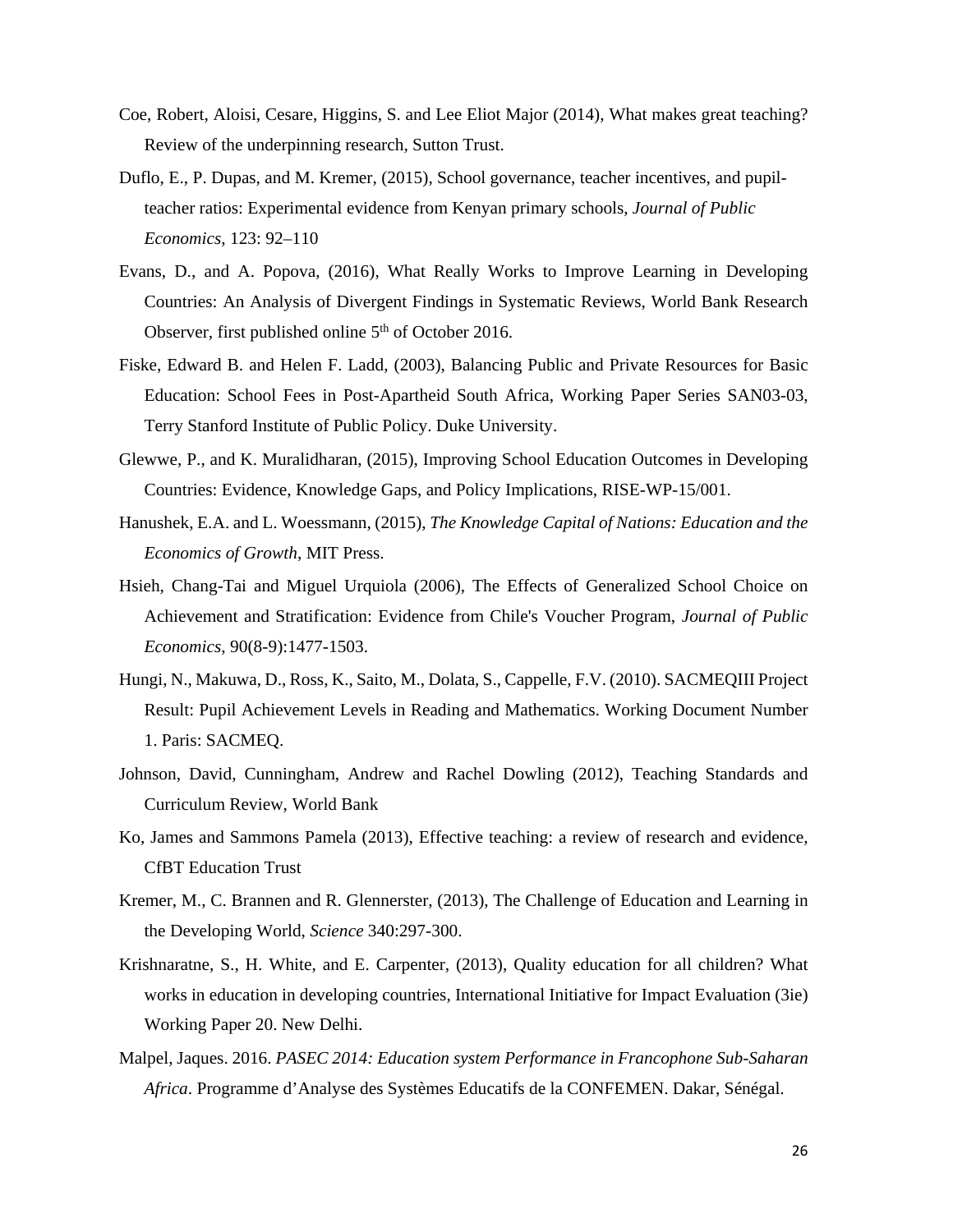- Murnane, R., and A. Ganimian, (2014), Improving Educational Outcomes in Developing Countries: Lessons from Rigorous Evaluations". NBER Working Paper no. 20284.
- Daniel Muijs, Leonidas Kyriakides, Greetje van der Werf, Bert Creemers, Helen Timperley & Lorna Earl (2014) State of the art – teacher effectiveness and professional learning, *School Effectiveness and School Improvement: An International Journal of Research, Policy and Practice*, 25:2, 231-256
- Ozier, O. (2017) Measuring non-verbal reasoning across sub-Saharan Africa. (mimeo)
- Stallings, J. (1980). Allocated Academic Learning Time Revisited, or Beyond Time on Task. *Educational Researcher*, 9:11–16.
- UIS. 2011. *Financing Education in Sub-Saharan Africa: Meeting the Challenges of Expansion, Equity and Quality.* UNESCO/UIS. Montreal.
- UIS/ISU. 2013.
- UNESCO. 2013. *The Global Learning Crisis: Why Every Child Deserves a Quality Education.* UNESCO. Paris.
- USAID. 2016. *Tusome Early Grade Reading Activity*. Fact Sheet. http://usaid.gov/sites/default/files/documents/1860/Tusome%20%20Factsheet%202016.pdf
- S. Vieluf, D. Kaplan, E. Klieme and S. Bayer (2012), "Teaching Practices and Pedagogical Innovations: Evidence from Tali", OECD Publishing. http://dx.doi.org/10.1787/9789264123540-en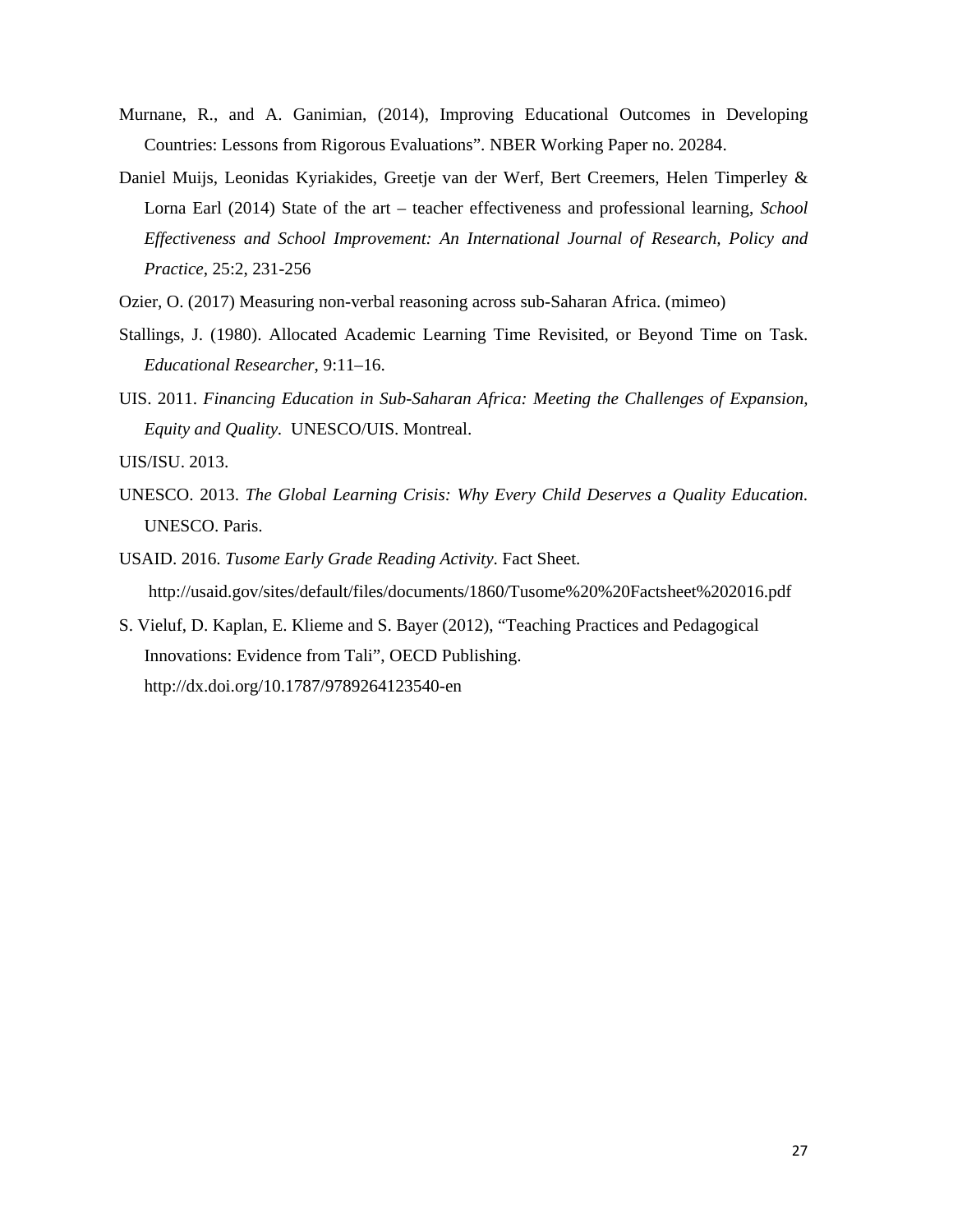|  |  | <b>Table 1: Student Knowledge</b> |  |  |
|--|--|-----------------------------------|--|--|
|--|--|-----------------------------------|--|--|

|                                      | All   | Kenya | Mozambique     | Nigeria | Senegal | Tanzania I | Tanzania II | Togo | Uganda |
|--------------------------------------|-------|-------|----------------|---------|---------|------------|-------------|------|--------|
| Literacy                             |       |       |                |         |         |            |             |      |        |
| Pupil can read a letter (%)          | 62    | 89    | 38             | 50      | 79      | 46         | 51          | 72   | 72     |
| Pupil can read a word (%)            | 53    | 82    | 21             | 21      | 74      | 54         | 55          | 57   | 58     |
| Pupil can identify words (%)         | 30    | 50    | 21             | 44      | 18      | 6          | 10          | 57   | 30     |
| Pupil can read a sentence (%)        | 29    | 71    | 13             | 19      | 51      | 12         | 11          | 16   | 35     |
| Pupil can read paragraph (%)         | 11    | 26    |                | 6       | 25      | 7          | 2           | 9    | 6      |
| Comprehension, score out of 100      | 15    | 40    | 5              | 10      | 16      | 5          | 13          | 10   | 21     |
| Numeracy                             |       |       |                |         |         |            |             |      |        |
| Pupil can recognize numbers (%)      | 88    | 97    | 81             | 61      | 97      | 90         | 92          | 96   | 91     |
| Pupil can order numbers (%)          | 45    | 71    | 20             | 20      | 66      | 43         | 44          | 49   | 46     |
| Pupil can add single digits (%)      | 76    | 92    | 48             | 51      | 86      | 94         | 79          | 74   | 81     |
| Pupil can add double digits (%)      | 56    | 82    | 18             | 30      | 77      | 70         | 60          | 61   | 53     |
| Pupil can add triple digits (%)      | 54    | 85    | 8              | 20      | 78      | 64         | 59          | 61   | 53     |
| Pupil can subtract single digits (%) | 66    | 87    | 28             | 45      | 79      | 81         | 73          | 60   | 74     |
| Pupil can subtract double digits (%) | 30    | 59    | 5              | 18      | 39      | 40         | 38          | 16   | 24     |
| Pupil can multiply single digits (%) | 26    | 48    |                | 18      | 31      | 39         | 37          | 10   | 21     |
| Pupil can multiply double digits (%) | 10    | 5     | 0              | 3       | 39      | 13         | 12          | 3    |        |
| Pupil can multiply triple digits (%) | 6     |       | $\overline{0}$ | 2       | 19      | 9          | 9           | 3    |        |
| Pupil can divide single digits (%)   | 33    | 57    | 9              | 18      | 42      | 39         | 38          | 30   | 34     |
| Pupil can divide double digits (%)   | 15    | 33    | 3              | 9       | 20      | 16         | 18          | 7    | 11     |
| Pupil understands division (%)       | 15    | 27    | 11             | 9       | 8       | 13         | 20          | 19   | 13     |
| Pupil can solve math story (%)       | 5     | 10    | $\theta$       | 3       | 5       | 8          | 9           | 6    | 2      |
| Pupil can complete a sequence (%)    | 10    | 26    |                |         | 3       |            | 15          | 8    | 10     |
| No. of students                      | 19561 | 2368  | 1731           | 3723    | 1440    | 1786       | 3909        | 1423 | 3181   |

**Notes**: The table reports the share of students in government primary schools in each country who have certain competencies. Note that in Tanzania II, the results in language are for 2736 students as the remainder were tested in Swahili. All individual country statistics are calculated using country-specific sampling weights. The average for all countries is taken by averaging over the country columns. Hence, each country is given equal weight. Further details on the construction of the variables and sampling weights are available in an Appendix available from the authors upon request.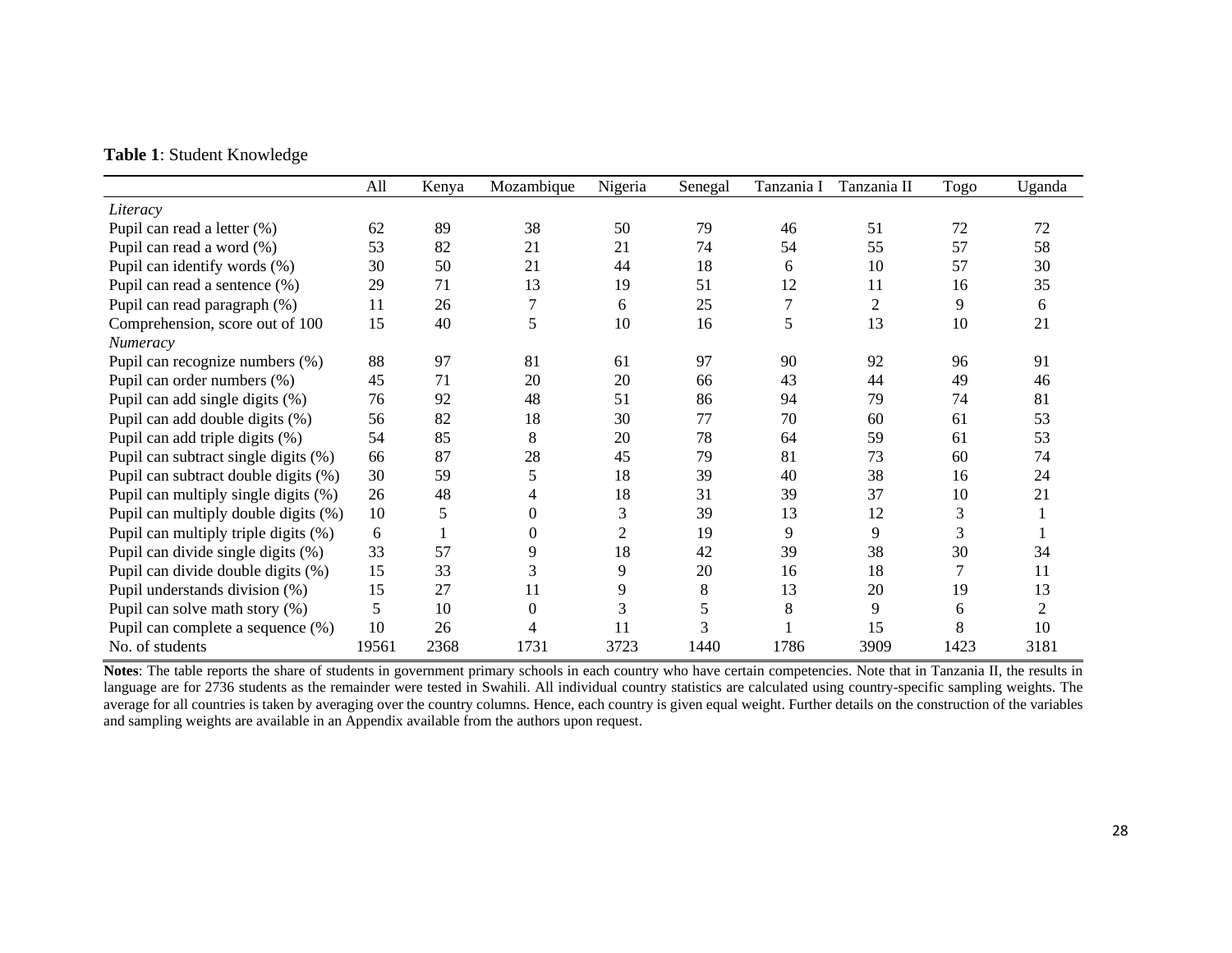#### **Table 2**: Teacher Absence

|                         | All         | Kenya       | Mozambique  | Nigeria     | Senegal                  | Tanzania I               | Tanzania II | Togo    | Uganda |
|-------------------------|-------------|-------------|-------------|-------------|--------------------------|--------------------------|-------------|---------|--------|
| Absence from class (%)  | 44          | 48          | 56          | 23          | 31                       | 53                       | 47          | 40      | 57     |
| Absence from school (%) | 23          | 15          | 45          | 17          | 16                       | 23                       | 15          | 23      | 28     |
| No. of teachers         | 16543       | 2311        | 991         | 2968        | 1222                     | 1740                     | 3518        | 776     | 3017   |
| Scheduled teaching time | $5h$ 27 $m$ | 5h 36m      | $4h$ 21 $m$ | 4h 43m      | 4h 36m                   | 5h 47m                   | 5h 55m      | 5h24m   | 7h 13m |
| Time spent teaching     | $2h$ 49 $m$ | $2h$ 31 $m$ | $1h$ 43 $m$ | $3h$ 10 $m$ | $3h$ 5m                  | $2h$ 32 $m$              | 3h16m       | $3h$ 9m | 3h2m   |
| No. of schools          | 2001        | 238         | 200         | 435         | 145                      | 176                      | 344         | 144     | 319    |
| Orphaned classrooms (%) | 33          | 38          | 31          | 26          | $\overline{\phantom{a}}$ | $\overline{\phantom{0}}$ | 36          | 24      | 45     |
| No. of schools          | 1647        | 234         | 150         | 430         |                          | $\overline{\phantom{0}}$ | 392         | 127     | 314    |

**Notes**: The table reports the absence rate for all teachers, the scheduled teaching time, actual teaching time and number of orphaned classrooms for all government schools. Teachers are marked as absent from school if during the second unannounced visit, they are not found anywhere on the school premises. Otherwise, they are marked as present. Teachers are marked as absent from class if during the second unannounced visit, they are absent from school or present at school but absent from the classroom. Otherwise, they are marked as present. The scheduled teaching time is the length of the school day minus break time. Time spent teaching adjusts the length of the school day by the share of teachers who are present in the classroom, on average, and the time the teacher spends teaching while in the classroom. The orphaned classrooms measure is the ratio of the classrooms with students but no teacher to the number of classrooms with students with or without a teacher. All individual country statistics are calculated using country-specific sampling weights. The average for all countries is taken by averaging over the country columns. Hence, each country is given equal weight. Further details on the construction of the variables and sampling weights are available in an Appendix available from the authors upon request.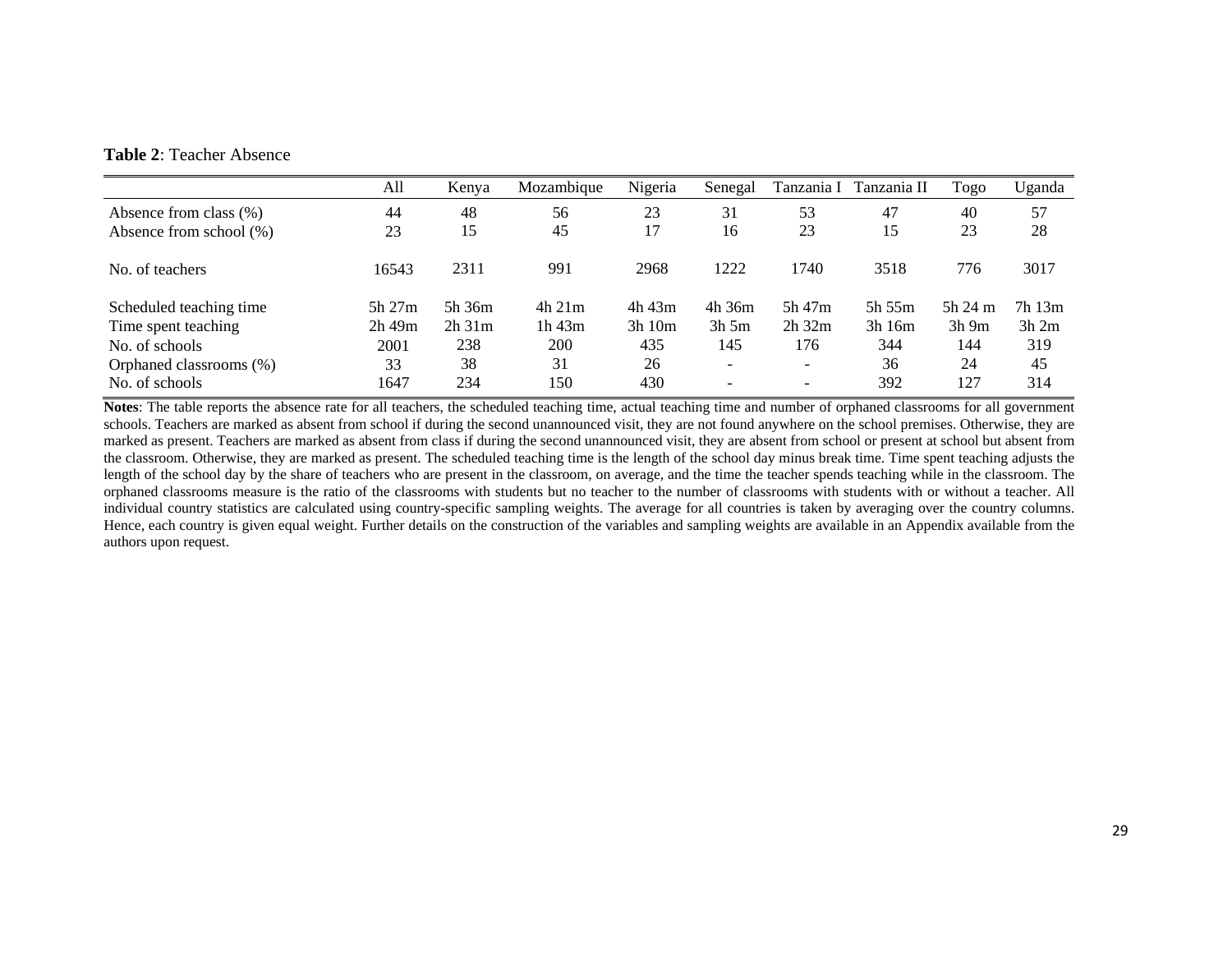| Percentage (%) of teachers with               | All      | Kenva | Mozambique     | Nigeria  | Senegal                  |                          | Tanzania I Tanzania II | Togo     | Uganda   |
|-----------------------------------------------|----------|-------|----------------|----------|--------------------------|--------------------------|------------------------|----------|----------|
| Subject knowledge: Language                   |          |       |                |          |                          |                          |                        |          |          |
| 80% of knowledge equivalent to a $4th$ grader | 66       | 94    | 73             | 26       | 81                       | 60                       | 49                     | 57       | 90       |
| Minimum knowledge                             |          | 34    | $\overline{0}$ | $\Omega$ | $\sigma$                 | $\theta$                 |                        | $\Omega$ | 16       |
| No. of teachers                               | 3741     | 633   | 315            | 681      | 188                      | 97                       | 697                    | 604      | 555      |
| Subject knowledge: Maths                      |          |       |                |          |                          |                          |                        |          |          |
| Minimum knowledge                             | 68       | 93    | 50             | 51       | 75                       | 78                       | 79                     | 49       | 70       |
| No. of teachers                               | 3922     | 632   | 312            | 691      | 188                      | 91                       | 858                    | 604      | 581      |
| Pedagogy knowledge                            |          |       |                |          |                          |                          |                        |          |          |
| Minimum Knowledge General Pedagogy            | 9        | 10    | 3              |          | $\overline{\phantom{0}}$ | $\overline{\phantom{a}}$ | 36                     | 3        |          |
| Minimum Knowledge Assessing Students          | $\Omega$ |       | $\theta$       | $\Omega$ |                          |                          | 0                      | $\theta$ | $\Omega$ |
| No. of teachers                               | 4751     | 893   | 324            | 769      |                          |                          | 1264                   | 604      | 945      |

**Table 3**: Teachers reaching "minimum thresholds" on knowledge assessment

**Notes**: The table reports minimum knowledge indicators for teachers in grade 4 or who taught grade 3 in the previous year in government schools. A language teacher is defined as having 80% of knowledge equivalent to a fourth grader in language if he/she score at least 80% on the tasks (of similar difficulty) that were contained on both the student and the teacher tests. A language teacher is defined as minimum knowledge if he/she score at least 80% on the grammar, Cloze test and correcting a student's composition task of the language assessment. A mathematics teacher is defined as having minimum knowledge  $(=80\%$  of knowledge equivalent to a 4<sup>th</sup> grader) if he/she score at least 80% on the tasks (of similar difficulty) that were contained on both the student and the teacher test and (roughly) similar in difficulty. In language and mathematics, a teacher is denoted as having minimum knowledge if they have 80% of knowledge required for teaching a fourth grader. A teacher in any subject is defined as having minimum knowledge of general pedagogy if they score least 80% on the tasks that relate to general pedagogy (factual text comprehension and being able to formulate learning outcomes and lesson aims). A teacher in any subject is defined as having minimum knowledge assessing students if they score least 80% on the tasks that relate to assessment (comparing students' writing and monitoring progress among a group of students). All individual country statistics are calculated using countryspecific sampling weights. The average for all countries is taken by averaging over the country columns in the table. Hence, each country is given equal weight. Further details on the construction of the variables and sampling weights are available in an Appendix available from the authors upon request.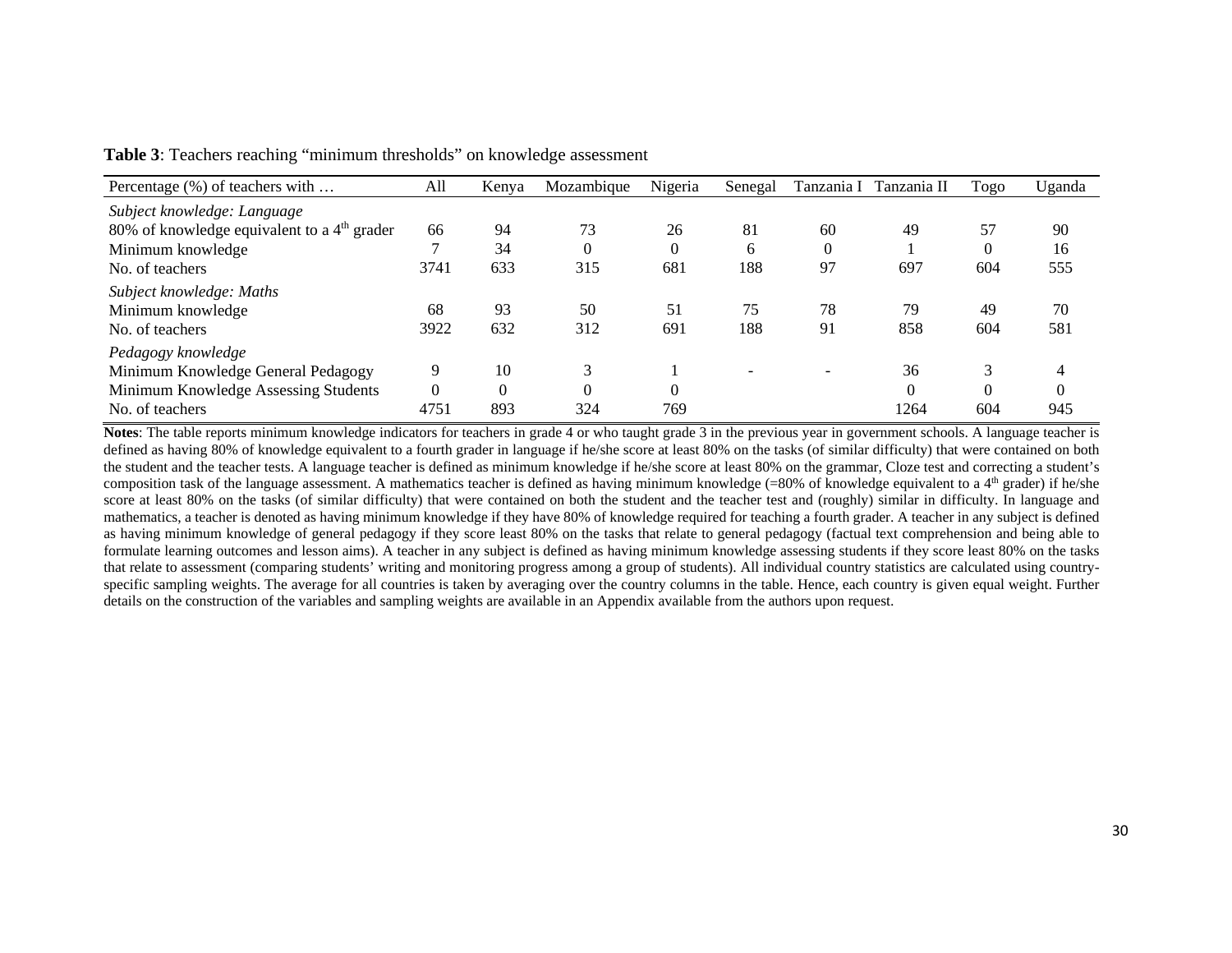**Table 4**: Teacher's performance on specific item groups of knowledge

|                                                                             | All  | Min                 | Max       |
|-----------------------------------------------------------------------------|------|---------------------|-----------|
| Language                                                                    |      |                     |           |
| Spelling task, score out of 100                                             | 86   | 86 (Ta)             | 86 (Ta)   |
| Grammar task, score out of 100                                              | 79   | 58 (Ni)             | 92 (Ke)   |
| Cloze task, score out of 100                                                | 44   | 27 (To)             | 66 (Ke)   |
| Correct composition task, score out of 100                                  | 26   | 9 (Mo)              | $50$ (Ke) |
| No. of teachers                                                             | 3770 |                     |           |
| <b>Math</b>                                                                 |      |                     |           |
| Teacher can add double digits (%)                                           | 91   | 82 (Mo)             | 98 (Ke)   |
| Teacher can subtract double digits (%)                                      | 77   | 59 (Ni)             | 92(Se)    |
| Teacher can multiply double digits (%)                                      | 68   | 44 (Mo)             | 89 (Se)   |
| Teacher can solve simple math story problem (%)                             | 55   | 17 (Mo)             | 91(Se)    |
| Teacher understands a Venn diagram (%)                                      | 41   | 19(T <sub>0</sub> ) | $70$ (Ke) |
| Teacher can interpret data in a graph (%)                                   | 25   | 12(T <sub>0</sub> ) | $62$ (Ke) |
| Teacher can solve algebra (%)                                               | 35   | $3 \text{ (Mo)}$    | 74 (Ke)   |
| Teacher can solve difficult math story problem (%)                          | 15   | 7(Se)               | 22(Ta)    |
| No. of teachers                                                             | 3957 |                     |           |
| Pedagogy                                                                    |      |                     |           |
| Factual text comprehension, score out of 100                                | 46   | $23 \, (Mo)$        | 78 (Ta)   |
| Preparing a lesson plan, score out of 100                                   | 31   | 15(Ni)              | 58 (Ta)   |
| Design Lesson:                                                              |      |                     |           |
| aims and learning outcomes, score out of 100                                | 22   | 11 (Ni)             | 41 (Ta)   |
| formulate question that checks understanding, score out of 100              | 17   | 5(Ni)               | 52 (Ta)   |
| formulate question that applies learned to other contexts, score out of 100 | 7    | 3 (Ni)              | 15(Ta)    |
| Assessing students' abilities                                               | 18   | 8 (Ni)              | $32$ (Ke) |
| Evaluating students' progress                                               | 12   | 5(Ni)               | $26$ (Ke) |
| No. of teachers                                                             | 5181 |                     |           |

**Notes**: The table presents scores on specific tasks for teachers in government schools in grade 4 or who have previously taught grade 3. The scores on the language test are computed for teachers teaching language, the scores on the mathematics test are computed for teachers teaching mathematics and the scores on the pedagogy section are computed for teachers teaching either subject. The initials of the countries with the lowest and highest score for each item are given in brackets. All individual country statistics are calculated using country-specific sampling weights. The average for all countries is taken by averaging over the country columns in the table. Hence, each country is given equal weight. Further details on the construction of the variables and sampling weights are available in an Appendix available from the authors upon request.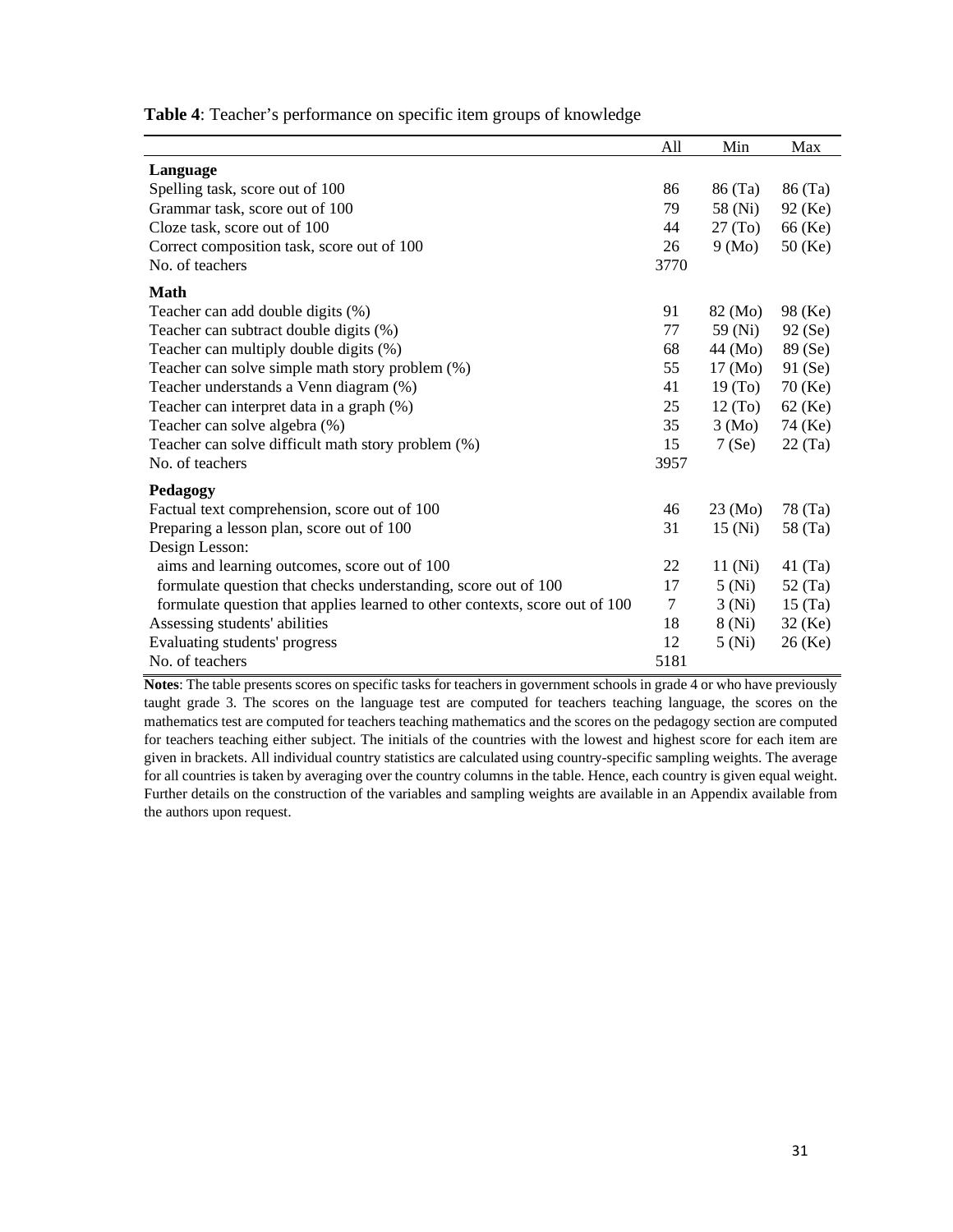#### **Table 5**: Teacher Skills and Practices in the Classroom

|                                                                | All  | Kenva | Mozambique | Nigeria | Tanzania | Togo | Uganda |
|----------------------------------------------------------------|------|-------|------------|---------|----------|------|--------|
| Teacher introduces and summarizes the topic of the lesson (%)  | 41   | 62    | 16         |         | 46       | 36   | 30     |
| Lesson appears planned to enumerator $(\%)$                    | 64   | 75    | 71         | 60      | -67      | 74   | 37     |
| Teacher asks a mix of lower and higher order questions (%)     | 31   | 31    | 14         | 36      | 32       | 30   | 44     |
| Teacher gives positive feedback, praise, corrects mistakes (%) | 52   | 70    | 32         | 43      | 59       | 35   | 75     |
| Teacher engages in all of the above practices (%)              |      |       |            | 10      |          |      |        |
| No. of classrooms                                              | 1558 | 181   | 197        | 428     | 338      | 140  | 281    |

**Notes**: The table presents teacher practices in the classroom in government schools in grade 4. The information is not available for Senegal and Tanzania (1<sup>st</sup>) survey). 'Teacher introduces and summarizes the topic of the lesson' is a dummy set to 1 if the teacher introduces and summarizes the lesson and zero otherwise. 'Lesson appears planned to enumerator' is a dummy set to 1 if the lesson appears planned to the enumerator and zero otherwise. 'Teacher asks a mix of lower and higher order questions' is a dummy set to 1 if the teacher asked questions that required learners to recall information and the teacher asked learners to carry out tasks which allowed them to demonstrate their understanding of what they had learned during the lesson and the teacher asked questions that required learners to apply information to new topics and the teacher asked questions which required learners to use their creativity and imagination, and zero otherwise. 'Teacher gives positive feedback and praise and corrects mistakes' is a dummy set to 1 if the teacher gave feedback of praise at least once and corrected a mistake at least once and did not scold at a mistake more than once. All individual country statistics are calculated using country-specific sampling weights. The average for all countries is taken by averaging over the country columns in the table. Hence, each country is given equal weight. Further details on the construction of the variables and sampling weights are available in an Appendix available from the authors upon request.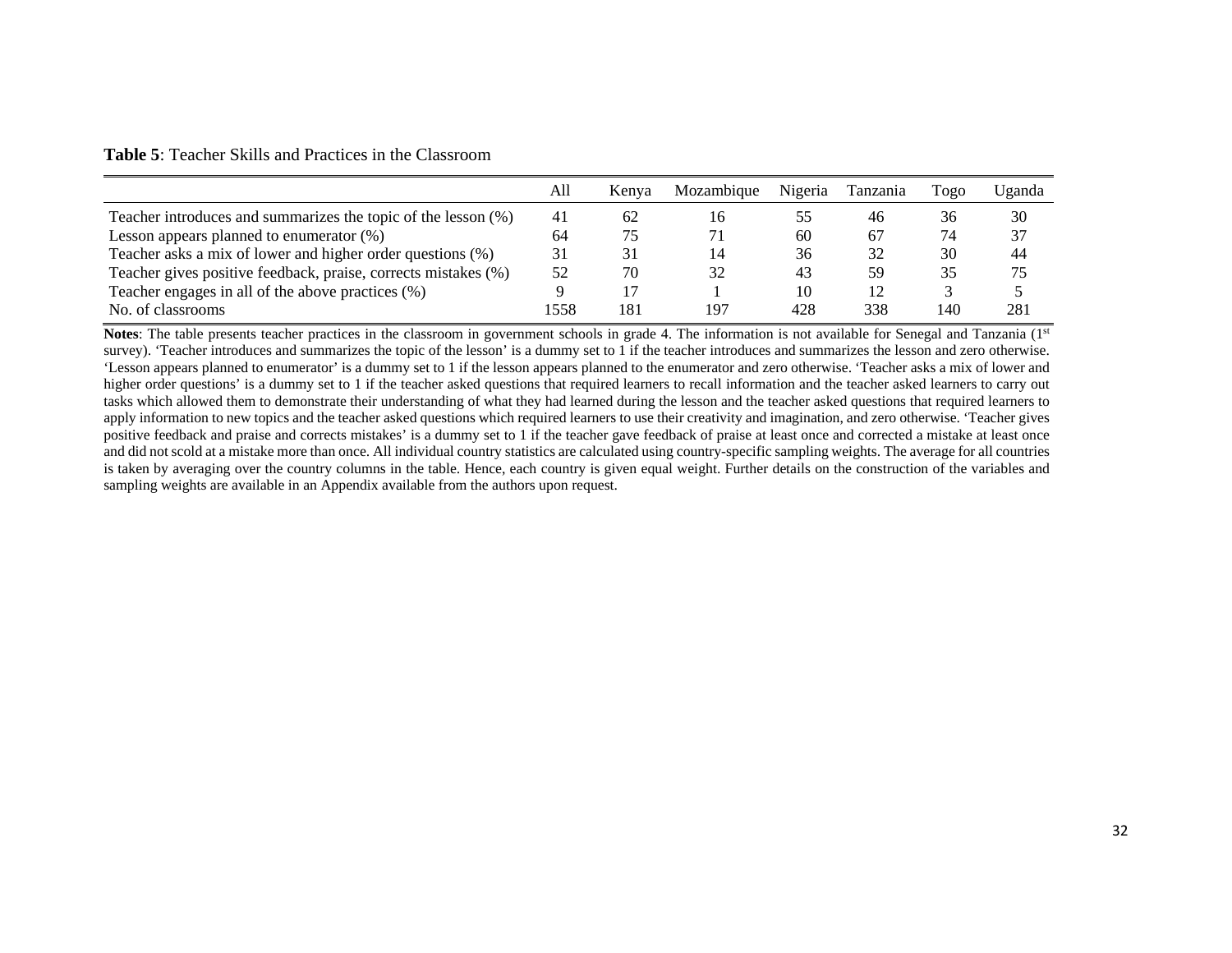|                     | (1)        | (2)              | (3)           | (4)               | (5)                   | (6)          | (7)         | (8)                |
|---------------------|------------|------------------|---------------|-------------------|-----------------------|--------------|-------------|--------------------|
|                     |            | Effort (absence) |               | Content knowledge | Pedagogical knowledge |              |             | Pedagogical skills |
| Female              | $-0.08***$ | $-0.06***$       | $-0.01$       | $-0.005$          | 0.00                  | 0.00         | $0.08***$   | $0.07***$          |
|                     | (.01)      | (.01)            | (.01)         | (.005)            | (.01)                 | (.01)        | (.01)       | (.01)              |
| Born in district    | $0.03***$  | $0.02***$        |               |                   |                       |              |             |                    |
|                     | (.01)      | (.01)            |               |                   |                       |              |             |                    |
| Experience          | $-0.00$    | $0.002***$       | 0.00          | $-0.00$           | $-0.001***$           | 0.00         | $-0.001***$ | 0.00               |
|                     | (.01)      | (.001)           | (.01)         | (.001)            | (0.00)                | (0.00)       | (0.00)      | (.001)             |
| Age                 | $-0.00$    | 0.00             | 0.00          | 0.00              | $-0.001***$           | $-0.001***$  | $0.002***$  | 0.002              |
|                     | (0.01)     | (.01)            | (0.01)        | (.01)             | (0.00)                | (0.00)       | (0.00)      | (.001)             |
| Degree              | $0.03***$  | $0.03***$        | $0.04***$     | $0.04***$         | $0.04***$             | $0.04***$    | $0.07***$   | $0.05***$          |
|                     | (.01)      | (.01)            | (.01)         | (.01)             | (.01)                 | (.01)        | (.02)       | (.02)              |
| Contract teacher    | $-0.07***$ | $-0.03***$       | 0.005         | $0.01*$           | $-0.01$               | $-0.01$      | $-0.01$     | 0.01               |
|                     | (.02)      | (.02)            | (.007)        | (.01)             | (.01)                 | (.01)        | (.02)       | (.03)              |
| Head teacher        | $0.19***$  | $0.18***$        |               |                   |                       | ۰            |             |                    |
|                     | (.01)      | (.01)            |               |                   |                       |              |             |                    |
| Specification       | Binary     | Multivariate     | <b>Binary</b> | Multivariate      | Binary                | Multivariate | Binary      | Multivariate       |
| Schools             |            | 2,052            |               | 2,027             |                       | 1,706        |             | 1,625              |
| <b>Observations</b> |            | 15,688           |               | 8,228             |                       | 7,611        |             | 1,625              |

**Table 6**: Who are the good teachers?

**Notes**: The table presents estimates from binary (columns 1, 3, 5, 7) and multivariate (columns 2, 4, 6, 8) regressions. Each row in columns 1, 3, 5, 7 is based on a separate regression with the dependent variable (reported at the top of the column) regressed on the explanatory row variable. The information on all teacher quality variables are not available for Senegal and Tanzania (1st survey) and data for those samples are therefore not included. 'Effort (absence from classroom)' is a dummy set to 1 if the teacher is not found in the classroom and zero otherwise. 'Content knowledge' measure the percentage of correct questions on the teacher content knowledge test (language for language teachers, math for math teachers, average of language and math for teachers teaching both subjects), ranging from 0 to 1. 'Pedagogical knowledge' is average score on the pedagogy part of the test, ranging from 0 to 1. 'Pedagogical skills' is the average of the four skills presented in Table 5, i.e. structuring, planning, asking lower and higher order questions and giving feedback, ranging from zero to 1. Robust standard errors clustered by school in parentheses. \*Significant at 10% level; \*\*Significant at 5% level; \*\*\*Significant at 1% level. The variable born in district was not collected for teachers tested for content and pedagogical knowledge and skills.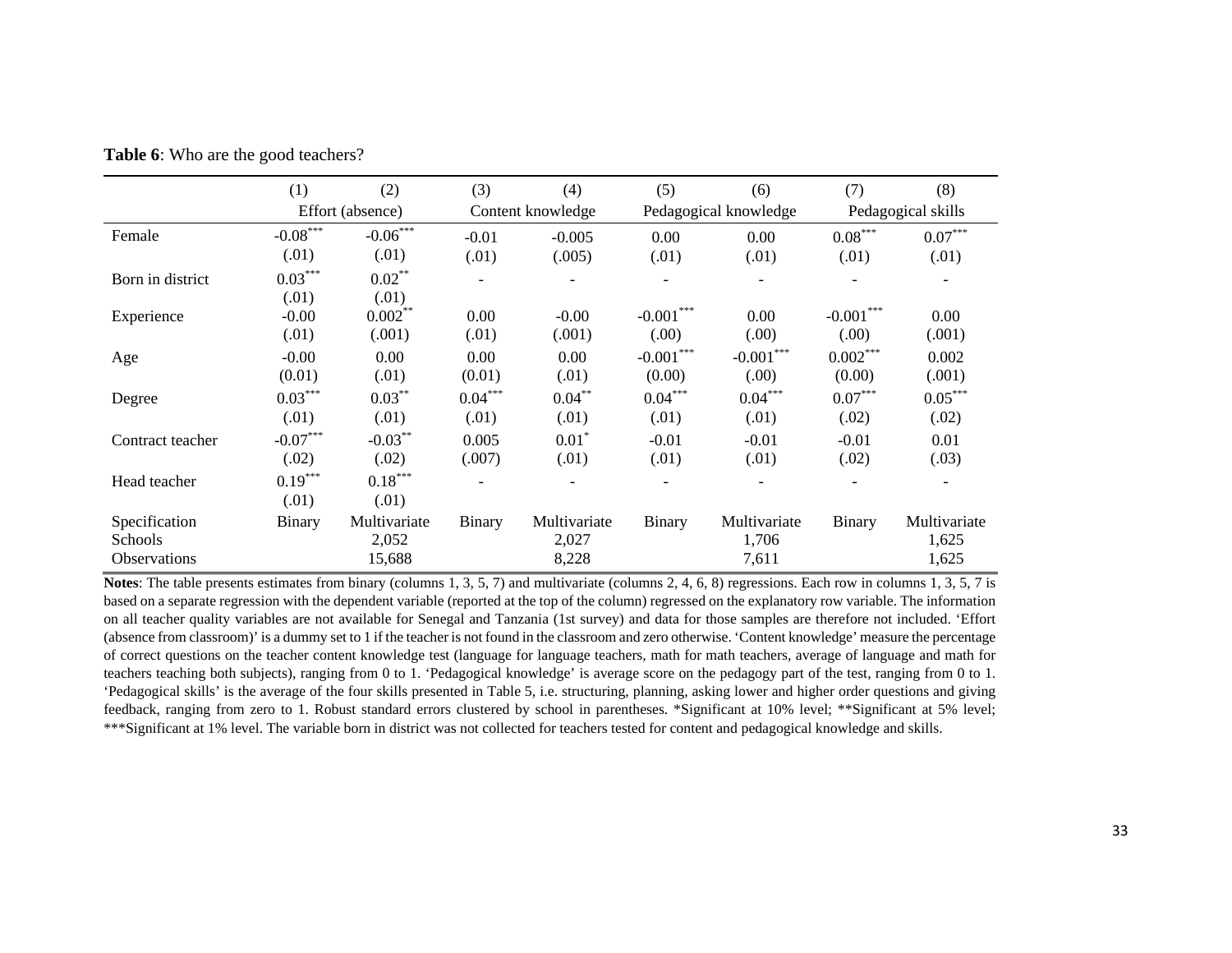|                                        | (1)            | (2)            | (3)        | (4)                   | (5)       |
|----------------------------------------|----------------|----------------|------------|-----------------------|-----------|
| Regression estimates:                  |                |                |            |                       |           |
| Teacher content knowledge              | $0.54***$      | $0.37***$      | $0.25***$  | $0.20^{\ast\ast\ast}$ | $0.23***$ |
|                                        | (.06)          | (.06)          | (.05)      | (.06)                 | (.07)     |
| Teacher pedagogical knowledge          | $0.50***$      | $0.35***$      | $0.23***$  |                       |           |
|                                        | (.10)          | (.09)          | (.11)      |                       |           |
| Teacher pedagogical skills             | $0.38***$      | $0.25***$      |            |                       |           |
|                                        | (.05)          | (.05)          |            |                       |           |
| Teacher absence from class             | $-0.14***$     | $-0.08***$     |            |                       |           |
|                                        | (.04)          | (.03)          |            |                       |           |
| Language                               | $-0.03*$       | $-0.04***$     | $-0.03***$ | $-0.01$               | $-0.02$   |
|                                        | (.02)          | (0.01)         | (.01)      | (.02)                 | (.02)     |
| Measurement-error corrected estimates: |                |                |            |                       |           |
| Teacher content knowledge              |                |                | 0.60       | 0.64                  | 0.64      |
| Teacher pedagogical knowledge          |                |                | 0.32       |                       |           |
| Student controls                       | N <sub>o</sub> | Yes            |            |                       |           |
| School controls                        | N <sub>0</sub> | Yes            |            |                       |           |
| Teacher controls                       | N <sub>o</sub> | Yes            | Yes        |                       |           |
| Country by district FE                 | Yes            | Yes            |            |                       |           |
| <b>Student FE</b>                      | N <sub>0</sub> | N <sub>0</sub> | Yes        | Yes                   | Yes       |
| Survey fixed effects                   | Yes            | Yes            |            |                       |           |
| Sample                                 | All            | All            | All        | Same                  | Same      |
|                                        |                |                |            | teacher               | teacher   |
|                                        |                |                |            |                       | 1 class   |
| Schools                                | 1,688          | 1,670          | 1,950      | 904                   | 760       |
| Observations                           | 25,777         | 25,424         | 29,597     | 15,128                | 12,748    |

**Table 7**: Student learning and teacher quality

**Notes**: Point estimates from regressing student learning (standardized test scores) on dimensions of teacher quality. 'Teacher content knowledge' measures the percentage of correct questions on the teacher content knowledge test (language for language teachers, math for math teachers), ranging from 0 to 1. 'Teacher pedagogical knowledge' is average score on the pedagogy part of the test, ranging from 0 to 1. 'Teacher pedagogical skills' is the average of the four skills presented in Table 5, i.e. structuring, planning, asking lower and higher order questions and giving feedback, ranging from zero to 1. 'Teacher absence from class' is the share of teachers in a school absent from class based on an unannounced survey. Student controls are age, gender, and whether the student had breakfast the day of the test. School controls are whether the school is situated in an urban area, index of available school equipment (students have access to pens and exercise books and functioning blackboard in the classroom), index of available school infrastructure (toilets accessible, clean and private and visibility in the classroom) and whether the school is private. Teacher controls include age, gender, experience, and whether the teacher has an education college or university degree. Robust standard errors clustered by school in parentheses. \*Significant at 10% level; \*\*Significant at 5% level; \*\*\*Significant at 1% level.